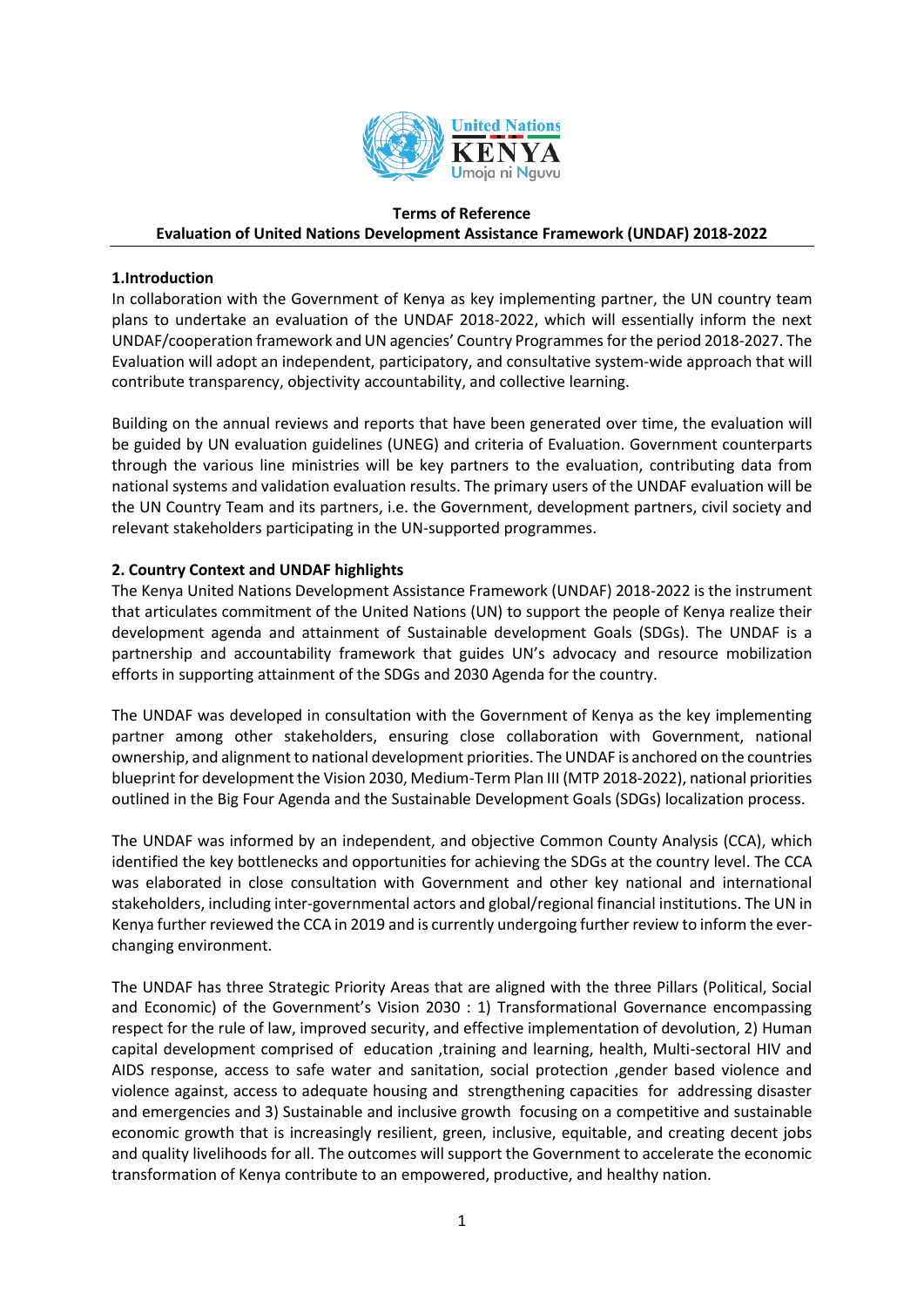The UNDAF 2018 – 2022 results framework has 14 outcomes that will contribute to the 3 long-term strategic priorities of the UN, towards realization of SDG's, Kenya's Vision 2030 and the Big Four agenda. "Leave No One behind" is the core programming principle of the UNDAF, underpinned by three other principles: 1) human rights, gender equality and women's empowerment; 2) sustainability and resilience; and 3) accountability.

The UNDAF is implemented by the UN agencies in partnership with the Government of Kenya as the key implementing partner among other key stakeholders, working through the joint and flagship programmes. UNDAF strategic results groups led and chaired by heads of agencies provide oversight during implementation of the UNDAF, providing leadership, coordination, monitoring, reporting and communication of results. Implementation of the framework is guided by 1-year annual costed Annual Workplans, reviewed at the end of each year informing future. The initial workplan for 2018-2019 was signed together with the UNDAF in June 26<sup>th</sup> by both the UN and the Government. Consequent workplans were further signed in 2019 and 2020 workplan.

Monitoring of the UNDAF, is anchored on the results framework indicators that are aligned to the SDGs. Quarterly and thematic reviews at the strategic results group level provide a platform for progress monitoring while annual reviews bring together key stakeholders focusing on decision making and recommendations for the annual planning processes. UN in Kenya has adopted UNINFO, an online global platform for planning, monitoring, and reporting UNDAF outcomes and investments towards realization of the SDGs at national and county level. With this tool the strategic results groups monitor, and report progress of the indicators, baselines and targets as outlined in the UNDAF results framework.

# **3. Objectives and scope of the evaluation Objectives**

Using the initial UN common country assessment (CCA) , UNDAF theory of change and targets outlined in the results framework as a benchmark, the evaluation will assess whether expected results have been achieved, if other unintended results are observed, and whether the ccooperation framework has made coherent, sustainable and cost-efficient contribution to collective UN system outcomes and national development processes to achieve the 2030 Agenda.

The Evaluation will further enable the UN Country Team in Kenya (UNCT) to assess the extent to which the UNDAF gguiding principles and approaches in terms of both process and results have been realized. The valuation will focus on a critical inquiry and learning process to improve future performance while informing the visioning exercise, UNCT configuration, theory of change and the strategic prioritization process of the next Cooperation Framework cycle.

The overall objective of the evaluation is to assess relevance of the UNDAF, results achieved, the processes that have led to realization or non-achievement of results and the collective comparative advantage of the UN system in the country. Given the UN mandates on human rights and gender equality and their inclusion as key programming principles for UNDAF, a main objective of the evaluation will be an assessment of the Human Rights-Based Approach (HRBA), including gender equality, within its key objective as well as the other programming principles: results-based management (RBM), environmental sustainability and capacity development. Specific focus will be on vulnerable groups towards realization of leave no one behind.

Specifically, the UNDAF evaluation will:

• Assess how UNDAF strategic intent has been taken forward by UN agencies in Kenya and outline the factors that have affected or contributed to the UN agencies working together, delivering as one, and within the UN 2017 reforms dispensation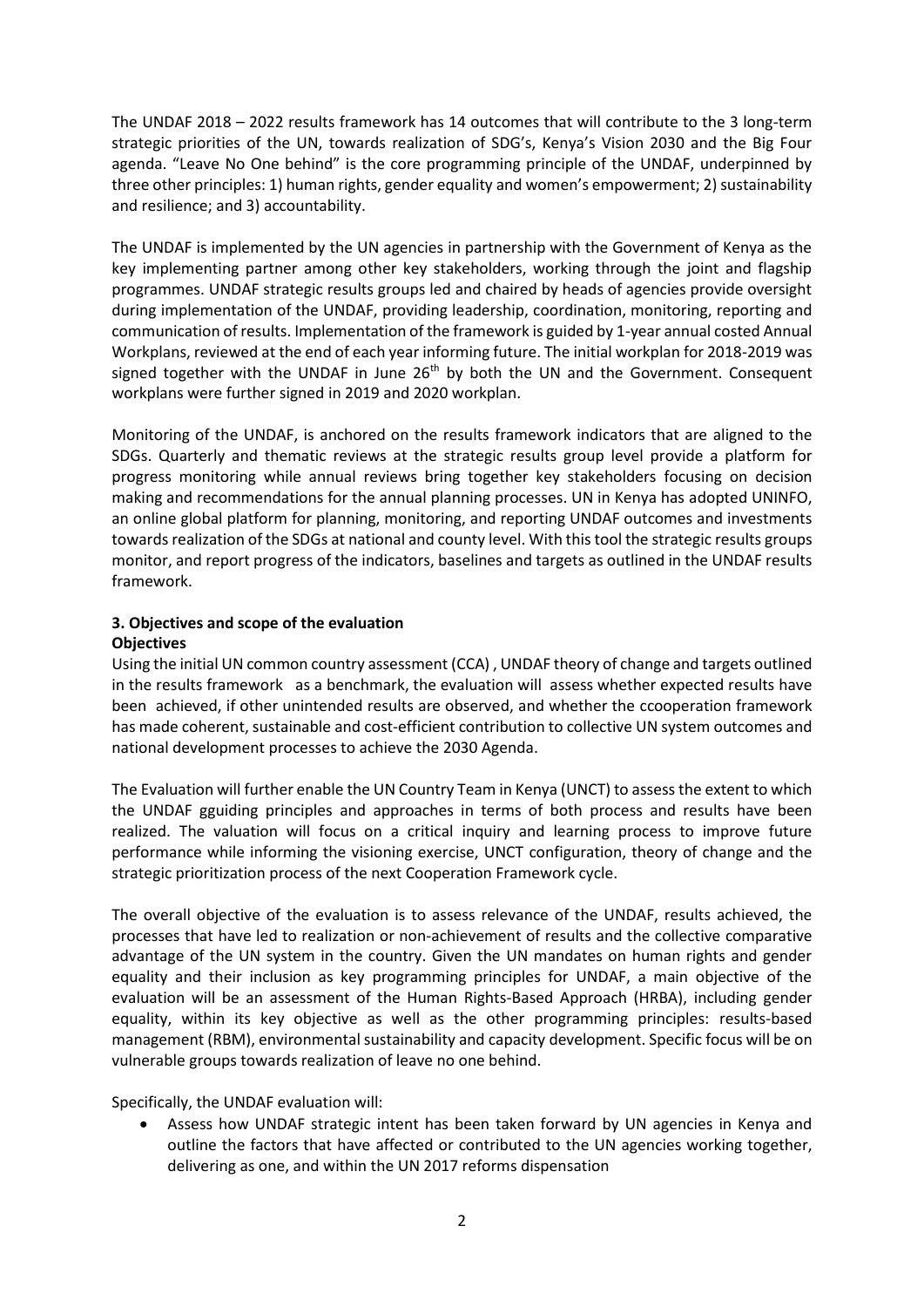- Assess contribution made by the UN in the framework of the UNDAF to national development priorities and results
- Identify the factors, challenges, risks, working arrangements among others that have affected UNCT's contribution outlining enabling factors and bottlenecks towards realization of agenda 2030
- Generate a set of, forward-looking, and actionable recommendations logically linked to the findings and conclusions, and identify lessons learnt to improve the strategies, implementation mechanism, and management of the next UN sustainable cooperation development framework (UNSCDF) for Kenya.

The objectives will be guided by a set of evaluations questions outlined below. The evaluation questions will be further analysed and finalised at the inception phase of the Evaluation and as part of the evaluation framework, guided by the evaluation steering (reference group).

# **Scope**

Considering that the UNDAF represents the UN approach and framework for supporting national development priorities in Kenya, the evaluation will focus on the UNDAF outcomes as outlined in each of the 3 UNDAF Strategic Result Areas and the low-level results at output level. While the relevance and efficiency criterion will cover the whole UNDAF approach, the effectiveness and sustainability criteria will focus on the UNDAF Outcomes and outputs. The evaluation will further focus on the UNDAF programming principles and cross cutting themes including gender equality, human rights, and environmental as elaborated in the evaluation criteria.

As most UN agencies country programmes (CP)s has been implemented under the umbrella of the UNDAF, the UN agencies undertaking evaluations of their country programmes will coordinate their country programme (CP) evaluations with the UNDAF Evaluation. The UNDAF Evaluation will also use results of these CP evaluations and other assessments undertaken during the UNDAF period to highlight the UN agencies contribution to the UNDAF and establish the link between results at output and outcome levels.

The evaluation will cover all the geographical areas as intended areas of coverage and reach by the UNDAF, at least 2-3 filed visits will be included as may be required. Given that the UN partners implement the programme at national and county governments level, scope of the evaluation will further include these areas in the sampling frame. Given the limitation of resources and time a guided representative sample will be included, while limiting bias and misrepresentation and inclusion of key stockholders covering both direct and indirect beneficiaries. At the inception phase, the evaluation will undertake a stakeholder mapping to ensure inclusivity of primary and secondary target beneficiaries. The counties to be include in the evaluation will be selected both purposively and randomly ensuring that coverage is representative across the 14 UNDAF outcomes of the 3 strategic results areas and that clusters of counties selected are guided by features such as , geographical zones, income levels among others , to reduce biased analysis .

#### **4. Evaluation criteria and preliminary evaluation questions Evaluation criteria**

The evaluation will be guided by the OECD DAC criteria of evaluation focusing mainly on relevance, coherence, effectiveness, efficiency, impact, and sustainability.

Relevance :This criterion will focus on the extent to which the UNDAF has made a contribution (i) in relation to the issues and their underlying causes and challenges identified by the country assessment undertaken at the beginning of the UNDAF programme cycle and in the context of national development priorities as outlined in Kenya's vision 2030 and Medium Term Plan III and (ii) as a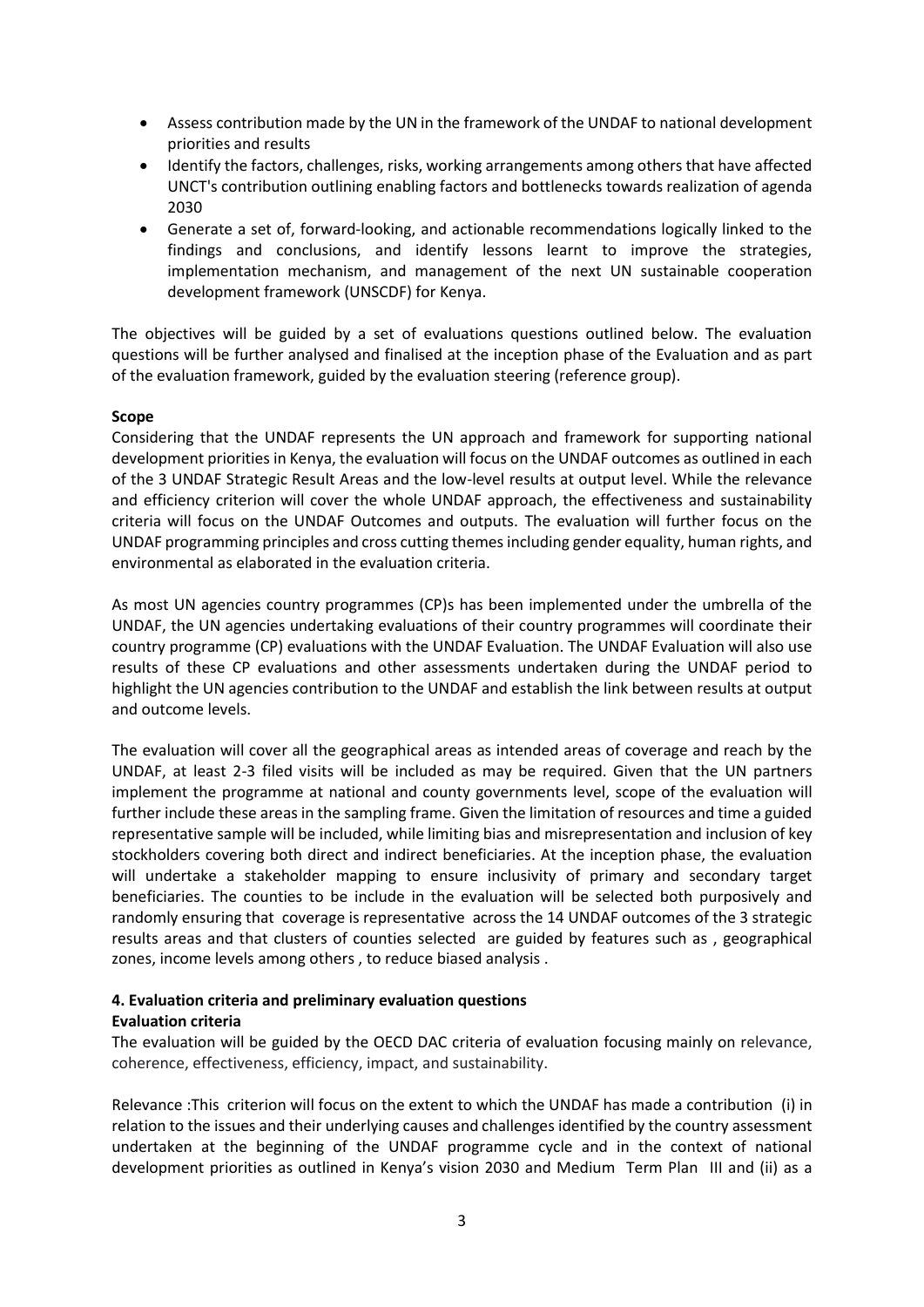reflection of the internationally agreed goals, particularly those in the SDGs, and international norms and standards guiding the work of agencies of the UN system and adopted by UN member state.

Effectiveness: This criterion will assess effectiveness of the UNDAF in terms of progress towards agreed UNDAF outcomes, the extent to which (progress towards) the program has achieved the desired outcomes underpinned in the UNDAF strategic priorities and theory of change, focusing on the results achieved both qualitative and quantitative.

Efficiency: This criterion will primarily focus on optimal transformation of inputs into outputs - and the timeliness of the inputs and outputs among others.

Sustainability: The focus will be on continuity, ownership, and extent to which implementing partners and beneficiaries will sustain program results.

Impact: The focus will be on assessing impact of the UNDAF on lives of the poor/vulnerable groups and those left behind, i.e. determine whether there is any major change in UNDAF indicators that can reasonably be attributed to or be associated with UNDAF, notably in the realization of SDGs, national development goals and implementation of internationally agreed commitments and UN Conventions and Treaties.

#### **Preliminary evaluation questions**

Each of the evaluation criteria will be further guided by preliminary questions as outline below.

#### **Relevance: To what extent is the UNDAF relevant to addressing national development priorities**

- 1. Do the UNDAF outcomes address vital issues, underlying causes, and challenges identified by the Common Country Assessment?
- 2. Has the UNDAF results framework been sufficiently flexible to adjust to evolving national policies and strategies such as the County Development Plans, the principles of devolution as outlined in the 2010 constitution of Kenya and the SDGs road map, among other reforms during the current programme cycle? How has the UNDAF responded and remained relevant to emerging humanitarian issues including droughts, Covid-19 pandemic, desert locust infestation, among others? Have the UNDAF outcomes been relevant in terms of internationally agreed goals and commitments, norms, and standards guiding UN system agencies' work (including the SDGs UN human rights treaties, including CEDAW, among others)?
- 3. To what extent is the UNDAF design as outlined in the results framework relevant, resultsoriented, coherent, and focused towards realization of the national priorities?
	- Is it likely that the planned Country Programmes and projects and strategies will lead to the expected UNDAF results? Are expected outcomes realistic, given the UNDAF timeframe and resources?
	- To what extent and in what ways have risks and assumptions been addressed in UNDAF design?
	- Is the distribution of roles and responsibilities among the different UNDAF partners well defined, facilitated in achieving results, and have the arrangements been respected during implementation?
	- Do the Country Programmes and the UNDAF respond to national capacity development challenges and promote ownership of programmes by the national partners?
	- To what extent have human rights principles and standards been reflected or promoted in the UNDAF and, as relevant, in the Country Programmes? To what extent and in what ways has a human rights approach been reflected as one possible method for integrating human rights concerns into the UNDAF?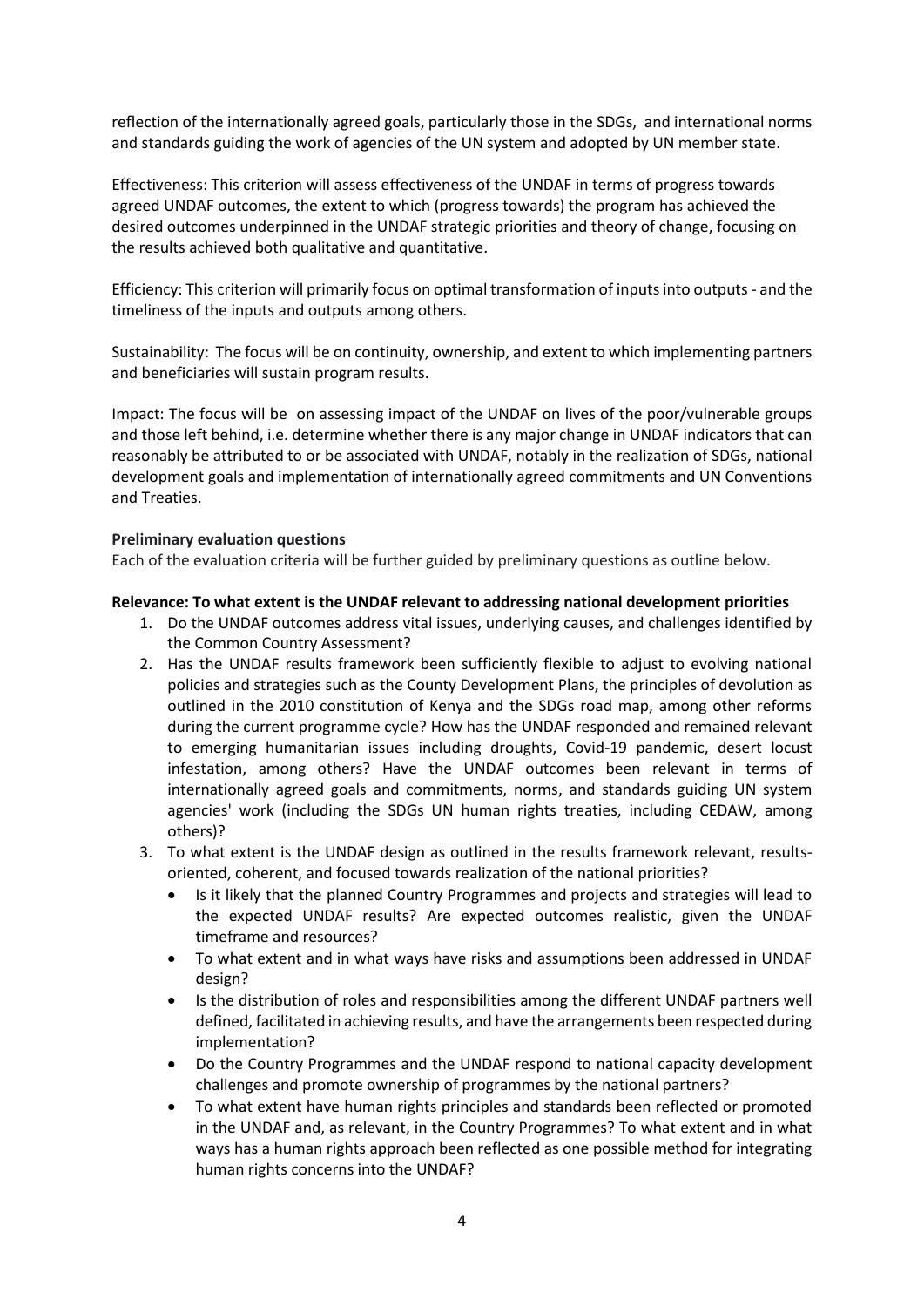- To what extent and in what ways are the concepts of gender equity and equality and other cross-cutting issues reflected in programming? Were specific goals and targets set? Has been there effort to produce sex disaggregated data and indicators to assess progress in gender equity and equality? To what extent and how is special attention given to girls' and women's rights and empowerment?
- 4. To what extent is the comparative advantage of the UN System relevant and in line with the 2017 UN Reforms?To what extent and in what ways have the comparative advantages of the UN organizations been utilized in the national context (including universality, neutrality, voluntary and grant-nature of contributions, multilateralism, and the special mandates of UN agencies)?

**Effectiveness:** To what extent progress has been made towards the realization of UNDAF outcomes as a contribution to the achievement of SD's and indicators as reflected in the UNDAF monitoring and evaluation performance measurement plan (PM&E plan)?

- 5. What progress has been made towards the realization of UNDAF outcomes as a contribution to the achievement of SD's and indicators as reflected in the UNDAF PM&E Plan? To what extent and in what ways has special emphasis been placed on strengthening of national capacities, building partnerships, promoting innovations, and the realization of human rights and promoting gender equity and equality?
- 6. Which are the main factors that have contributed to realization or non-realization of the outcomes? How have risks and assumptions been addressed during implementation of programmes and projects?
- 7. To what extent and in what has UN support promoted national execution of programmes and / or the use of national expertise and technologies?
- 8. Assess the effectiveness of the UNDAF as a coordination and partnership framework:
	- To what extent and in what ways has the UNDAF contributed to achieving better synergies among UN agencies' programmes?
	- Has the UNDAF enhanced joint programming by agencies and /or resulted in specific joint programmes? Were the strategies employed by agencies complementary and synergistic?
	- Have agency supported programmes been mutually reinforcing in helping to achieve UNDAF outcomes? Has the effectiveness or programme support by individual agencies been enhanced because of joint programming?
	- Has the UNDAF promoted effective partnerships and strategic alliances around the main UNDAF outcome areas (e.g. national partners including Civil Society, Private sector, and philanthropists International Financial Institutions, among other external support agencies)?

**Efficiency:** To what extent value for money has been adopted to ensure integrity in program management and implementation

- 9. How has the program utilized existing local capacities of rights bearers and duty holders to achieve its outcome?
- 10. How has the UN adhered to partnership principles identified in program document especially on reporting and utilization of funds, avoiding duplication of efforts, evidence of joint resource mobilization strategies among others?

**Sustainability:** Capacity for program continuity, ownership and engagement of partners, stakeholders, and local institutions

- 11. To what extent does the program ensure continuity, ownership and that implementing partners and beneficiaries will sustain program results
	- The extent to which the program addresses beneficiary priorities and support local institutions and integration with local social and cultural condition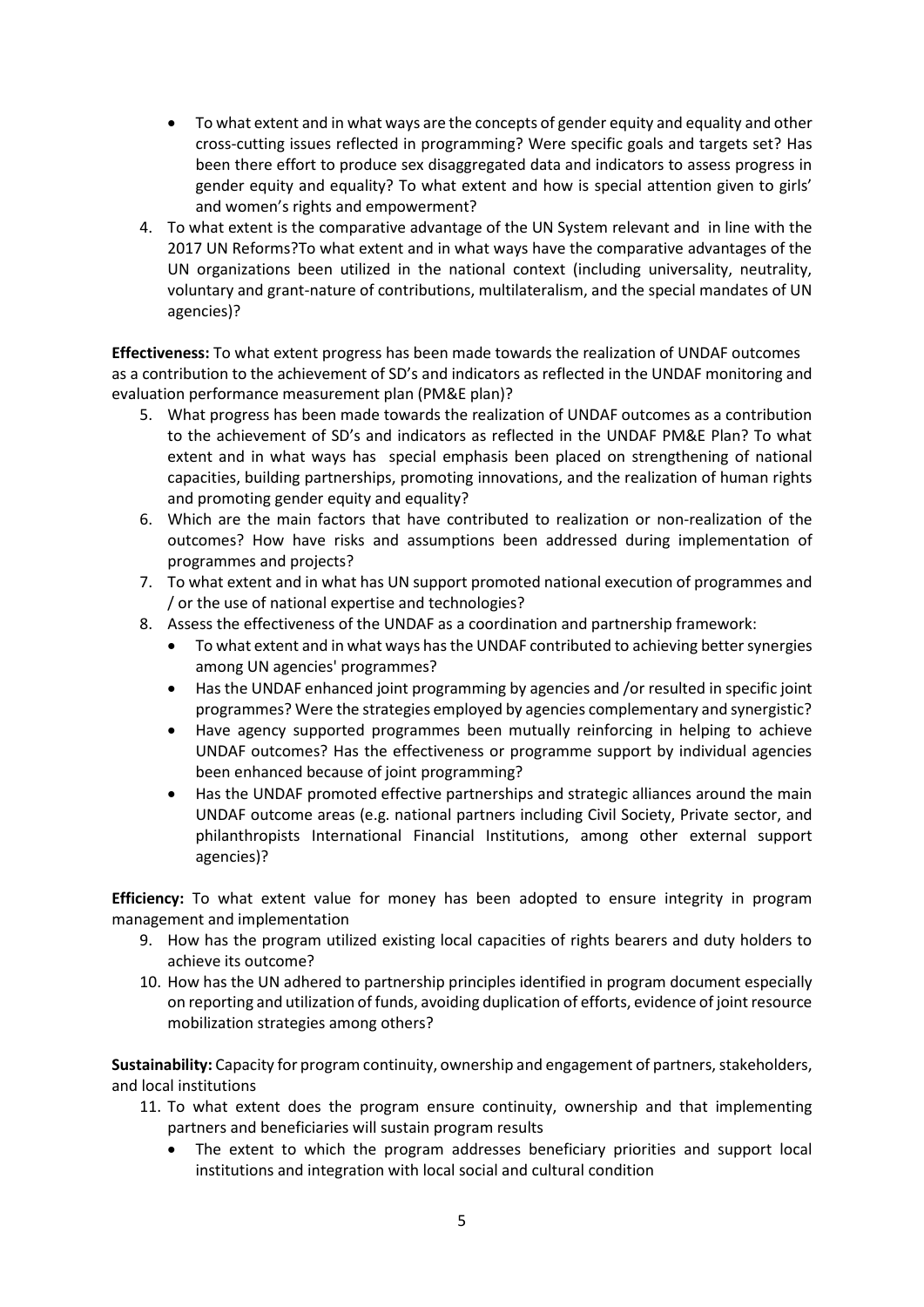- Participation of partners in planning and implementation of interventions and capacity of partners to sustain the program results when the program has ended
- Existence of a structured exit strategy that outline a success criteria and plan for continuity of the program. Extent to which such a plan is executed during implementation phase and steps have been taken to ensure that activities initiated by the programs will be completed and continued.

**Impact:** The extent to which changes that have occurred because of the program be identified and measured.

- 12. What are the intended and intended, positive and negative, long term effects of the program are?
	- The extent to which the program enabled the rights-holders to claim their rights more successfully and the duty holders to perform their duties more efficiently including both formal and informal institutions.
	- The extent to which efforts have been successful to prevent and respond to harmful and discriminatory practices.

In addition to the above criteria, the evaluation will focus on.

- 1. **UN Coordination and Value Addition of Delivering as One -** The extent to which UN Coordination and DaO has created or encouraged synergies among agencies, optimal results, and avoidance of duplication? The extent to which harmonisation measures at the operational level contribute to improved efficiency and results? Factors that facilitated or adversely impacted upon implementation and commitment to the DaO approach.
- 2. **UN Programming Principles** To what extent have the UNDAF programming principles (human rights-based approach, gender equality, environmental sustainability, results-based management, capacity development) been considered and mainstreamed in the results' chain? Have any shortcomings been realised due to a failure to take account of programming principles during implementation? Were adequate resources allocated to enable the application and implementation of UNDAF programming principles and related results?
- 3. **Partnerships:** How well has the UN used its partnerships (with civil society/private sector/local government/parliament/national human rights institutions/gender equality advocates/international development partners) to improve performance?
- 4. **Risk Mitigation: -** Did the UN undertake appropriate risk analysis and take appropriate actions to ensure that results to which it contributed are not lost?
- 5. **Responsiveness -** How adequately has the UN during planning and implementation of the UNDAF responded to changes in national priorities and additional requests from national counterparts and shifts caused by major external factors and evolving country context (e.g. natural disaster, elections)?
- 6. **Coordination: -** To what extent did the UNDAF coordination mechanism promote or challenge delivery

#### **5. Methodology, approach, and quality assurance**

The UNDAF Evaluation will be jointly commissioned and managed by the UNCT and the National Government through the joint GOK/UN joint steering committee. The overall approach of the evaluation will be participatory and orientated towards learning and ensuring stakeholder participation throughout the evaluation process. The evaluation will follow UNEG norms and standards for evaluations, as well as UNEG ethical guidelines

A mixed method approach of quantitative and qualitative data collection and analysis including open and semi-structured focused and key informant interviews with key stakeholders, comprehensive review of documents and content analysis (both from the Government on national policies and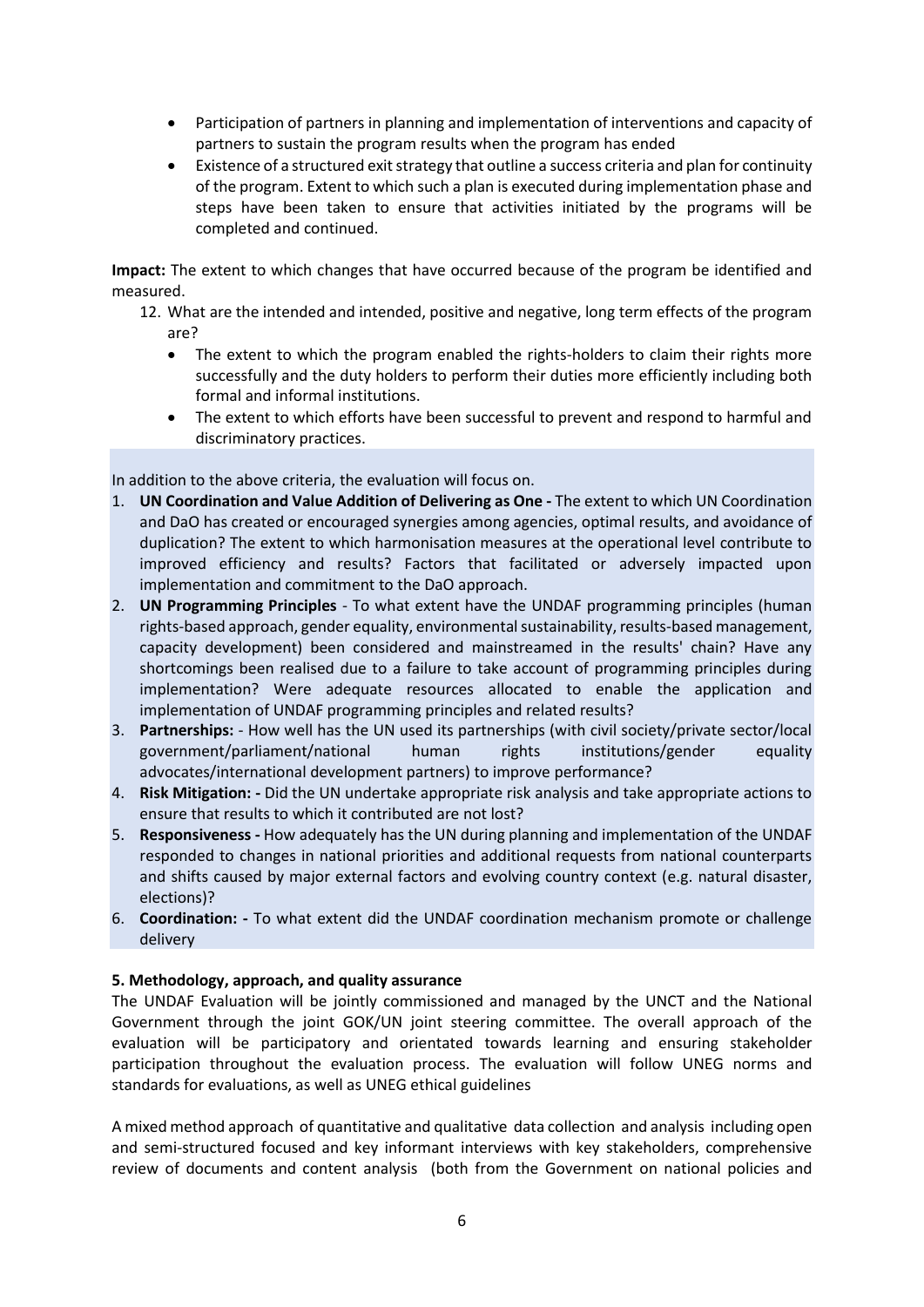strategies as well as from the UN agencies), a synthesis and analysis of data from regular programme monitoring as well as field visits will be adopted throughout the evaluation. A meta-analysis of annual UNDAF results reports, progress reports and data published from UNINFO will form a critical part of the evaluation, providing both quantitative and qualitative data. More precisely, review of indicator reports published from UNINFO outlining progress made on output and outcome level indictors, baselines, and targets, will be used to assess the UNDAF results framework logic and realization of results. UNINFO financial data will in addition provide an analysis of investments and resources used towards realization of UNDAF and SDGs. Further, review of evaluations of agency supported programmes will feed into the analysis.

A mainstreaming approach will be adopted to ensure that cross cutting issues including gender equality and empowerment of women, diversity inclusion and non-discrimination, human rights and environmental sustainability are address in data collection and analysis. Interview checklists will include evaluation questions to specifically assess these parameters, further triangulated with document review and UNINFO gender marker and human rights marker reports among others.

The UNDAF is implemented through strategic results groups, that bring together implementing UN agencies and the Government of Kenya counterparts as key stakeholders. Self-assessments through strategic results groups workshops will be held guided by an objective assessment tool to elicit views on a number of the evaluation questions as outlined in the evaluation matrix (Annex 1). These selfassessments will be administered by the evaluation team forming an important pool of cross refence data, information and content that will be used throughout the evaluation for validation and quality assurance purpose.

Stakeholder participation will be sought throughout the evaluation process through meetings and validation workshop that will take place towards the end of the evaluation process. The purpose of the workshop will be to validate and provide further input to the findings, conclusions, and recommendations of the evaluation.

Field visits will be limited, due to constraints related to time and resources provided for the evaluation. However, the evaluation will be largely complimented by a synthesis and analysis of evaluation evidence from existing evaluations of projects/programmes, joint programmes, agency of country programmes among others which are implemented under the UNDAF. Due to Covid 19 social distancing requirements and protocols, engagement will be largely virtual through computer aided devices.

As part of quality assurance, all findings will be supported with evidence. Triangulation will be used to ensure that the information and data collected are valid, reliable and limit bias in data collection and analysis. The evaluation steering committee will be engaged at all stages of the evaluation ensuring consistency with the objectives of the evaluation, ownership of findings and rigor in terms of methodology and analysis of findings. Data collection and analysis will further adopt do-no -harm and ethical principles ensuring that the evaluation is non-discriminatory, adheres to confidentiality and is objective. Appropriate sampling procedures will be adopted to avoid bias during stakeholder mapping and consequent data collection.

The primary users of the UNDAF evaluation will be the UN Country Team and its partners, i.e. the Government, development partners, civil society and relevant stakeholders participating in the UNsupported programmes. The stakeholder mapping will further outline diverse uses for specific partners, which will include informing their engagement strategy with the UN in future.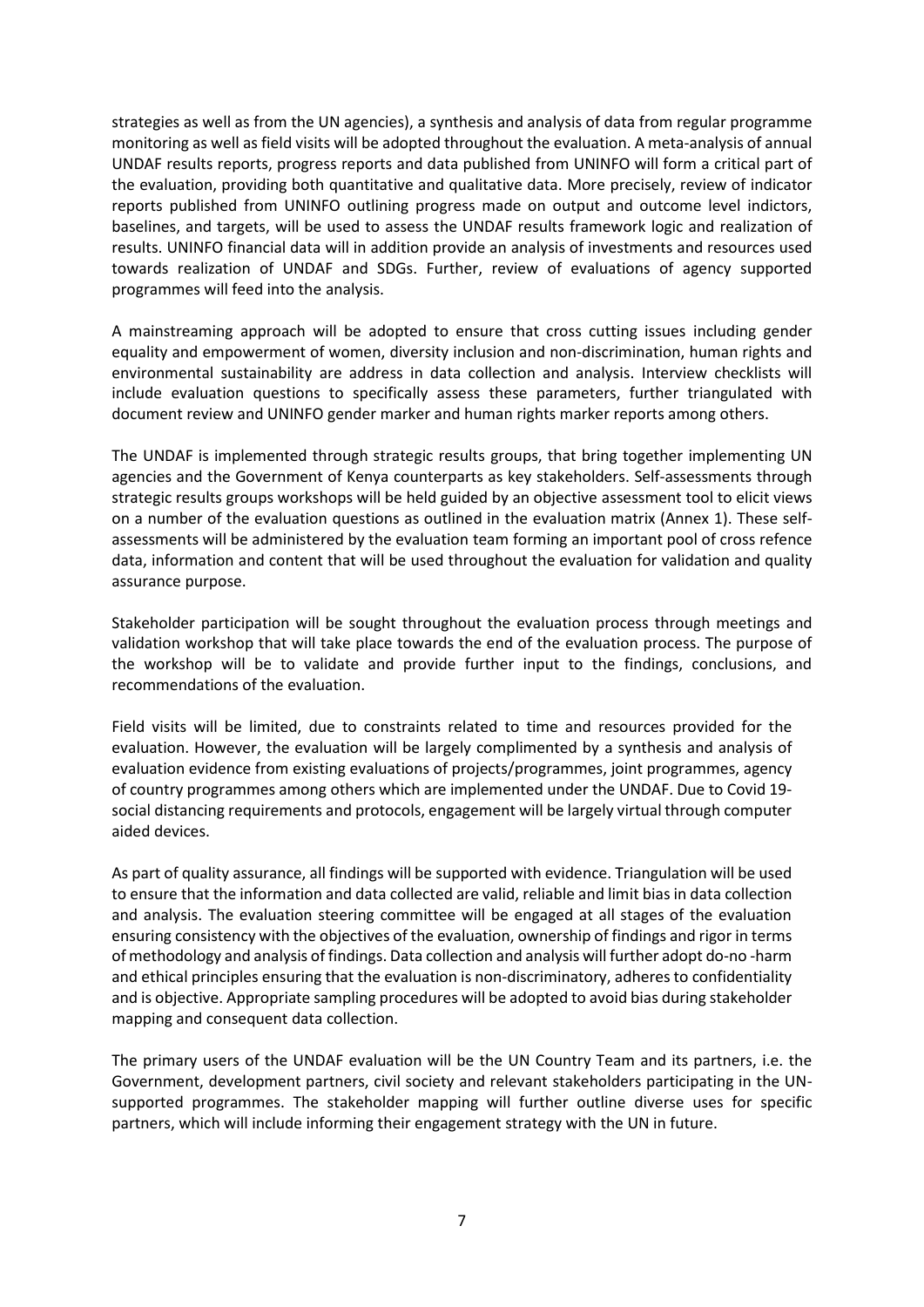# **6. Evaluation process and timeline**

The Evaluation will be conducted in a sequence of phases as outlined in the table below and further guided by the timelines indicted in Annex 2 (workplan and indicative time schedule of deliverables). The Evaluation is expected to commence from  $1<sup>st</sup>$  of August and end in September 30<sup>th</sup>.

| <b>Phase</b>                                              | <b>Specific activities</b>                                                                                                                                                                                                                                                                                                                                                                                                                                                                                                                                                                                                                                                                                                                                                                                                                             |
|-----------------------------------------------------------|--------------------------------------------------------------------------------------------------------------------------------------------------------------------------------------------------------------------------------------------------------------------------------------------------------------------------------------------------------------------------------------------------------------------------------------------------------------------------------------------------------------------------------------------------------------------------------------------------------------------------------------------------------------------------------------------------------------------------------------------------------------------------------------------------------------------------------------------------------|
| Preparatory<br>phase.                                     | Development of evaluation terms of reference (TORs)<br>Establishment of the Evaluation Reference Group (ERG) comprising of<br>٠<br>members from Government, key stakeholders, and UN Agencies, including<br>outlining their terms of reference.<br>Recruitment of the evaluation team: The UN resident coordinators (RCO),<br>$\bullet$<br>in collaboration with the UN monitoring evaluation and learning technical<br>working group and the programme management team will take lead in the<br>recruitment process.<br>Compilation of reference materials and documents to be reviewed                                                                                                                                                                                                                                                               |
| Design phase                                              | Inception meeting with the evaluation team and the UN monitoring and<br>$\bullet$<br>evaluation technical working group, to ensure clarity on the expectations,<br>scope, and the evaluation questions.<br>Development of the inception report by the evaluation team and<br>presentation of the same to the evaluation steering group/reference<br>group<br>The inception report will include among others the evaluation theory of<br>change, stakeholder mapping, the final list of evaluation questions and<br>evaluation matrix, the overall evaluation design<br>including sampling<br>procedures, methodology and data collection tools, a detailed description<br>of the data collection plan for the field phase, and the specific<br>responsibilities of each of the team members.<br>Desk review and content analysis of reference material |
| Field phase                                               | A self-assessment of progress made by Strategic Result Area (SRAs) groups<br>٠<br>administered by the evaluation team<br>Data collection and validation- interviews/group discussions/meetings<br>٠<br>with stakeholders and field visits.                                                                                                                                                                                                                                                                                                                                                                                                                                                                                                                                                                                                             |
| Reporting phase                                           | At the end of the data collection mission, the evaluation team will provide<br>$\bullet$<br>the evaluation steering group with a debriefing presentation, to validate<br>preliminary findings, conclusions and/or recommendations.<br>Further analysis and report writing leading to draft report and final reports<br>٠<br>for further validation including with stakeholders and quality assessment<br>Final report and submission- to include all comments                                                                                                                                                                                                                                                                                                                                                                                          |
| Management<br>response, use and<br>dissemination<br>phase | The UNCT, together with the UNRC Office, will conduct follow-up<br>Evaluation findings and recommendations will be disseminated in<br>$\bullet$<br>collaboration with the UN communications Group (UNCG)<br>Implementation of a follow-up plan and management response, focusing<br>$\bullet$<br>on the design of a new UNDAF will be developed. The follow-up plan will<br>determine a process for ensuring that lessons learned are incorporated<br>into the next UNDAF/UNSCDF programming cycle                                                                                                                                                                                                                                                                                                                                                     |

#### **Table 1: Evaluation process**

# **7. Expected deliverables**

1. **Inception Report** should include a stakeholder mapping , the final list of evaluation questions and the evaluation matrix, the overall evaluation design ,theory of change and methodology,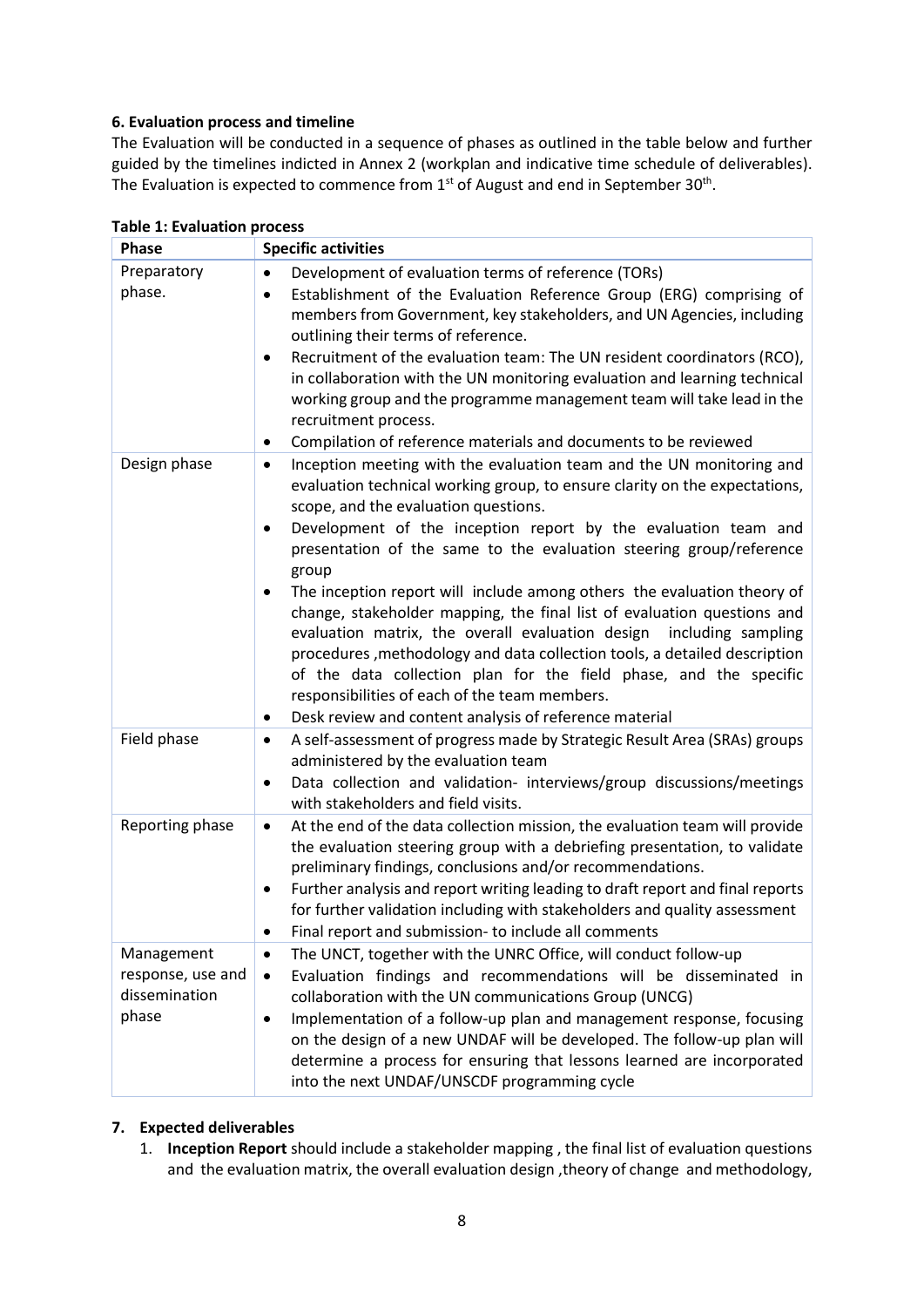a detailed description of the data collection plan and a description of the roles and responsibilities of the individual team members. The inception report should be submitted to the RCO and evaluation Reference Group at least 3-5 days before the start of the field phase of the Evaluation. The evaluation team are responsible for final product, but overall responsibility of the output lies with the team leader, who will also make a formal presentation of the inception report to the evaluation steering/reference group (ERG)

- 2. **Preliminary report** to be presented and discussed with the evaluation reference group at the end of the field phase, synthesizing the main preliminary findings. The evaluation team are responsible for final product, but overall responsibility of the output lies with the team leader.
- 3. **Stakeholders validation including a power point presentation.** The evaluation team are responsible for final product, but overall responsibility of the output lies with the team leader.
- 4. **The evaluation report**, which should be based on two draft evaluation reports and one final draft preceding the final report, considering potential comments from the Evaluation Reference Group (ERG), UNCT and input from the stakeholder's validation workshop. The evaluation report should comprise a standalone executive summary, a set of clear, forwardlooking, and actionable recommendations logically linked to the findings and conclusions, and identify lessons learnt. The evaluation team are responsible for final product, but overall responsibility of the output lies with the team leader.

All deliverables will be drafted in English and will be considered the property of the UN. Annex 3 further provides a sample outline of the evaluation report.

# **8. Workplan and indicative time schedule of deliverables**

Annex 2 provides a detailed work breakdown structure, timelines and estimates for realization of UNDAF deliverables. The Evaluation is expected to commence from  $1<sup>st</sup>$  of August and end in September 30<sup>th</sup>. The evaluation team will have 2 consultants will work for 45 days spread over 2 months. The assignment will be both home based and in Kenya, as outlined in table 3 of section 10.

#### **9. Management of the evaluation**

The UNDAF vvaluation will be commissioned by the UNCT and the Government of Kenya through the UNDAF joint steering committee. Day-to-day evaluation management will be ensured by the RCO data monitoring and reporting officer who will be the evaluation task manager. The evaluation manager will work closely with the UNDAF Joint steering committee secretariate (JSC), the Evaluation Reference Group (ERG) and the UN Monitoring and Evaluation Technical Working Group.Table 2 below outlines the specific roles and responsibilities

| Key Actors                                                                | <b>Roles and Responsibilities</b>                                                                                                                                                                                                                                                                                                                                                                                                                                                                                                                                                                                                                                                                                              |
|---------------------------------------------------------------------------|--------------------------------------------------------------------------------------------------------------------------------------------------------------------------------------------------------------------------------------------------------------------------------------------------------------------------------------------------------------------------------------------------------------------------------------------------------------------------------------------------------------------------------------------------------------------------------------------------------------------------------------------------------------------------------------------------------------------------------|
| UN country team<br>(UNCT)<br>and<br>programme<br>management team<br>(PMT) | Provide timely decision and guidance on critical issues and approvals<br>$\bullet$<br>required during the evaluation process<br>• Approve TOR and final report, timelines and budget provision and<br>allocation<br>Commission and oversee the Evaluation<br>$\bullet$<br>Respective UN agencies as members of the UNCT to provide all the<br>relevant and required document information sources the evaluation<br>team requires<br>The UNCT through the strategic results groups lead by heads of UN<br>$\bullet$<br>agencies coordinate and take part in the evaluation assessment, and<br>other evaluation activities (interviews, meetings, workshops etc.) $-$<br>bringing together members and GOK implementing partners |

#### **Table 2: Management roles and responsibilities**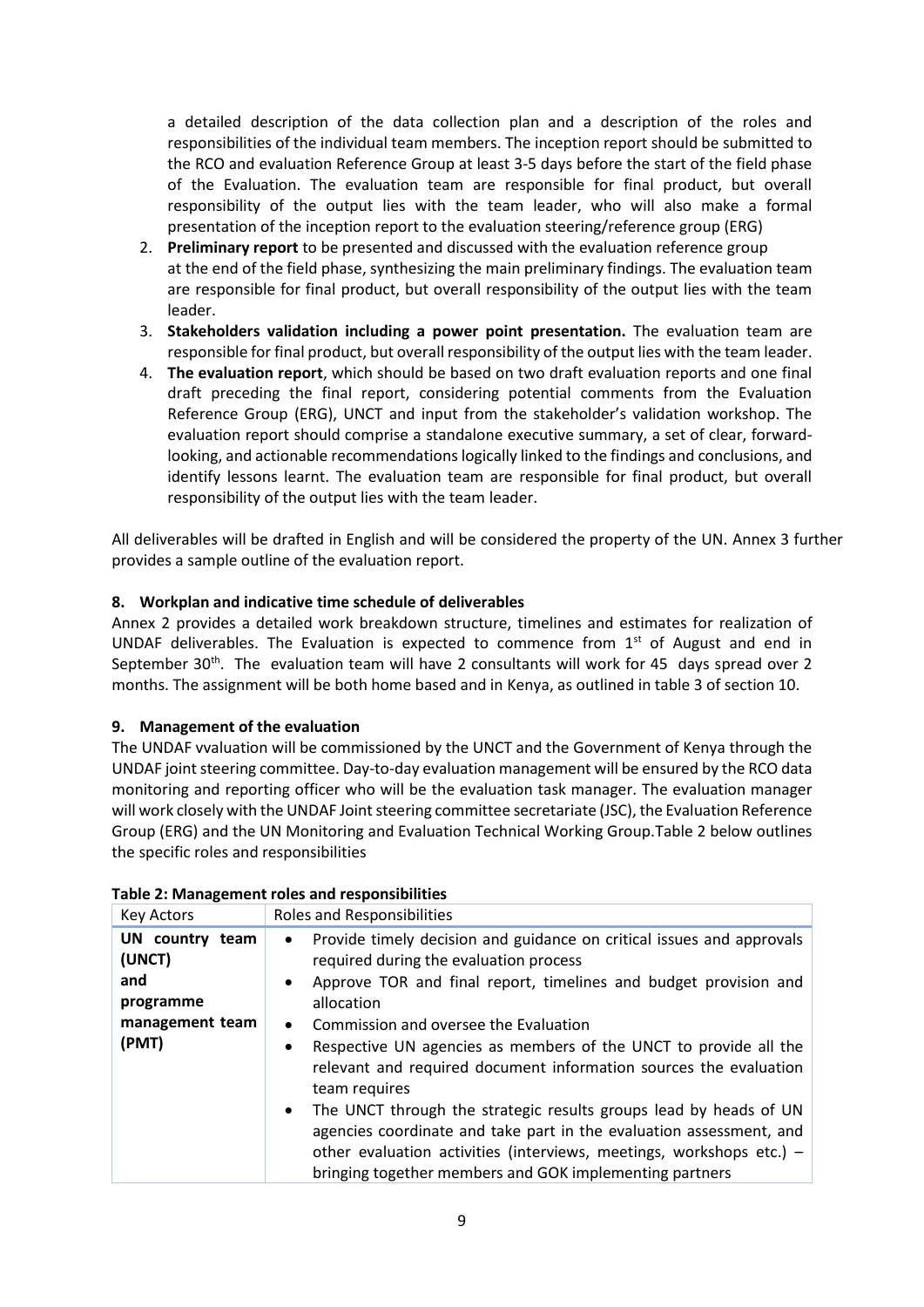| GOK/UNDAF joint<br>Secretariat/UNDAF<br><b>CO-chairs</b>                                           | Develop a follow-up plan and management response to the Evaluation<br>$\bullet$<br>and ensure the implementation of committed actions<br>PMT to provide advisory support and guidance to the UNCT throughout<br>the evaluation process as required<br>PMT to take part in recruitment of the evaluation team<br>٠<br>Work closely with UNCT/RCO to make decisions regarding the process<br>$\bullet$<br>Approve evaluation TOR as members of the evaluation task<br>$\bullet$<br>team/reference group<br>Support coordination of interviews/debriefing meetings for GOK<br>officers                                                                                                                                                                                                                                                                                                                                                                                                                                                                  |
|----------------------------------------------------------------------------------------------------|------------------------------------------------------------------------------------------------------------------------------------------------------------------------------------------------------------------------------------------------------------------------------------------------------------------------------------------------------------------------------------------------------------------------------------------------------------------------------------------------------------------------------------------------------------------------------------------------------------------------------------------------------------------------------------------------------------------------------------------------------------------------------------------------------------------------------------------------------------------------------------------------------------------------------------------------------------------------------------------------------------------------------------------------------|
| <b>RC</b><br>Office /Evaluation<br>manager                                                         | Development of the TORs<br>$\bullet$<br>Facilitate procurement, selection and recruitment of the evaluation<br>$\bullet$<br>team members.<br>Establish the Evaluation Reference Group<br>Day-to-day management, quality assurance and coordination of the<br>$\bullet$<br>evaluation process including supervision of the evaluation team<br>Ensure close communication/coordination with the evaluation team<br>during the whole evaluation process and facilitate communication<br>between the evaluation team and the UNCT/ERG/SSC mong others<br>Provide administrative and logistical support required during the<br>evaluation process including management of the budget and payments<br>Compile documents for desk review<br>Work closely with the strategic results groups to set and coordinate<br>$\bullet$<br>meetings, workshops as per the interview schedule<br>Facilitate dissemination of evaluation reports to stakeholders<br>Support development and implementation of the UNCT management<br>response and dissemination process |
| <b>UN</b><br>Monitoring,<br><b>Evaluation</b><br>and<br>learning technical<br><b>Working Group</b> | Prepare the evaluation terms of reference, working closely with the<br>٠<br>evaluation manager<br>Work closely with the Evaluation manger to ensure quality assurance of<br>the evaluation process, including technical support and guidance<br>Recruitment of the evaluation team<br>$\bullet$<br>Guide the evaluation process at the design, implementation, and<br>reporting stages<br>Review draft reports and provide technical input<br>Support the UNCT/PMT in the development of a management response                                                                                                                                                                                                                                                                                                                                                                                                                                                                                                                                       |
| <b>Evaluation</b><br>Reference/steering<br>Group (ERG)                                             | Approval of TORs, inception report, preliminary, draft, and final reports<br>At the inception and design phase participate and provide guidance as<br>$\bullet$<br>key stakeholders in review of the evaluation methodology, theory of<br>change, stakeholders mapping among others<br>Help identify the projects to be visited/interviewed etc.<br>Safeguard the independence and objectivity of the evaluation process<br>and ensure quality of the evaluation                                                                                                                                                                                                                                                                                                                                                                                                                                                                                                                                                                                     |
| <b>Evaluation</b><br><b>Team Leader</b>                                                            | Lead and manage the evaluation process in a timely manner as per the<br>٠<br>detailed work breakdown structure and evaluation terms of reference.<br>Work closely with the evaluation team member and ensure the<br>expected deliverables are realized at each stage and are of good<br>quality-in response to the evaluation objectives, scope, and preliminary<br>questions                                                                                                                                                                                                                                                                                                                                                                                                                                                                                                                                                                                                                                                                        |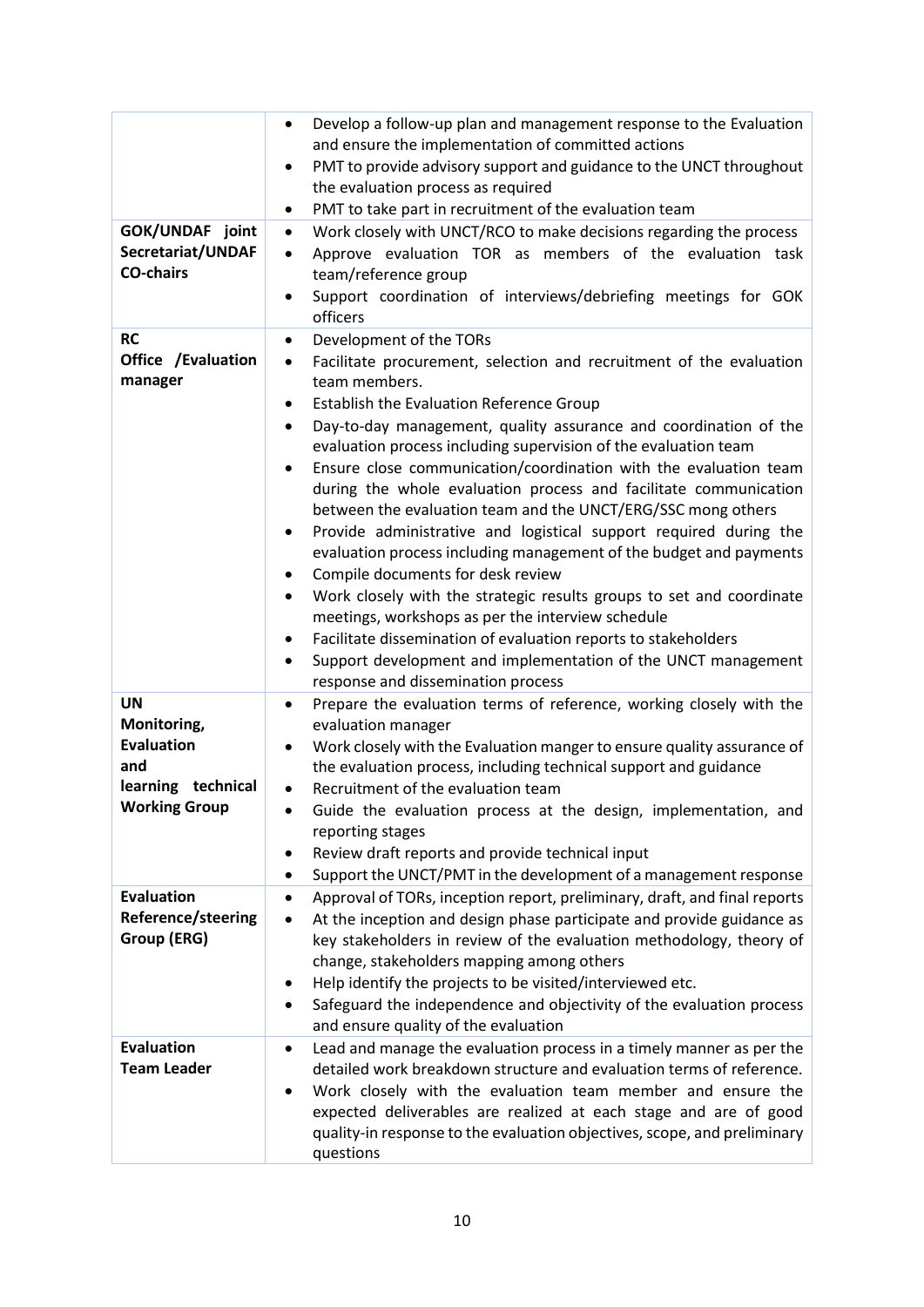|                                            | Provide substantive inputs to the inception report- overall<br>$\bullet$<br>responsibility including presentation to the reference group<br>Undertake data collection as guided in the evaluation matrix and<br>outlined in the evaluation design and methodology (conducting desk<br>review, interviews, filed missions as required) - working closely with<br>the team member<br>Provide substantive inputs to the draft and final reports - overall<br>responsibility to the preliminary, draft, and final reports- including<br>incorporating input for stakeholders during validation and report<br>review<br>Making and preparing power point presentation to the evaluation<br>steering group, stakeholders during validation meetings/workshops                                                                                                                                                                                                                                                                                                                         |
|--------------------------------------------|---------------------------------------------------------------------------------------------------------------------------------------------------------------------------------------------------------------------------------------------------------------------------------------------------------------------------------------------------------------------------------------------------------------------------------------------------------------------------------------------------------------------------------------------------------------------------------------------------------------------------------------------------------------------------------------------------------------------------------------------------------------------------------------------------------------------------------------------------------------------------------------------------------------------------------------------------------------------------------------------------------------------------------------------------------------------------------|
| <b>Evaluation</b><br><b>Team</b><br>member | Provide substantive inputs to the inception report<br>$\bullet$<br>Undertake data collection as guided in the evaluation matrix and<br>$\bullet$<br>outlined in the evaluation design and methodology (conducting desk<br>review, interviews, filed missions as required)<br>Contribute to the whole evaluation process substantively<br>Provide substantive inputs to the preliminary, draft, and final report<br>$\bullet$<br>reports - including incorporating input for stakeholders during<br>validation and report review<br>Making and preparing power point presentation to the evaluation<br>steering group, stakeholders during validation meetings/workshops<br>The team leader will have overall responsibility and guidance of the<br>$\bullet$<br>assignment and deliverables (inception, preliminary draft and final<br>reports). The team member will co-lead with the team leader during all<br>phases of the evaluation- desk review, data collection, analysis, and<br>reporting), ensuring team effort and collecting responsibility of the<br>deliverables |

# **Composition and qualifications of the evaluation team and the expected deliverables**

The evaluation team will be composed of 2 consultants, the team leader, and an additional team member. The duration of the evaluation will take 45 consecutive working days for each consultant as outlined in the time frame.

#### **Team Leader (International consultant)**

- Post-graduate degree in development studies/international development, international relations, political science, governance and public policy, social sciences, or any other related field
- Minimum 10 years' experience in Evaluation in developing countries
- Documented experience in managing and leading complex UNDAF/UNSCDF evaluations, and a solid understanding on the use of evaluation methodologies
- Usstative knowledge of development issues, especially related to Governance and Equitable Growth/Poverty Reduction, addressed by the UNDAF/UNSCDF, and understanding of the development challenges and sensitivity in Kenya
- Substantive knowledge of Gender and Human Rights issues addressed by the UNDAF; including strong skills and experience in applying with human rights based and gender mainstreaming approaches.
- Demonstrated capacity in strategic thinking, problem solving and policy advice
- Previous experience working in Kenya or similar settings in the region is an advantage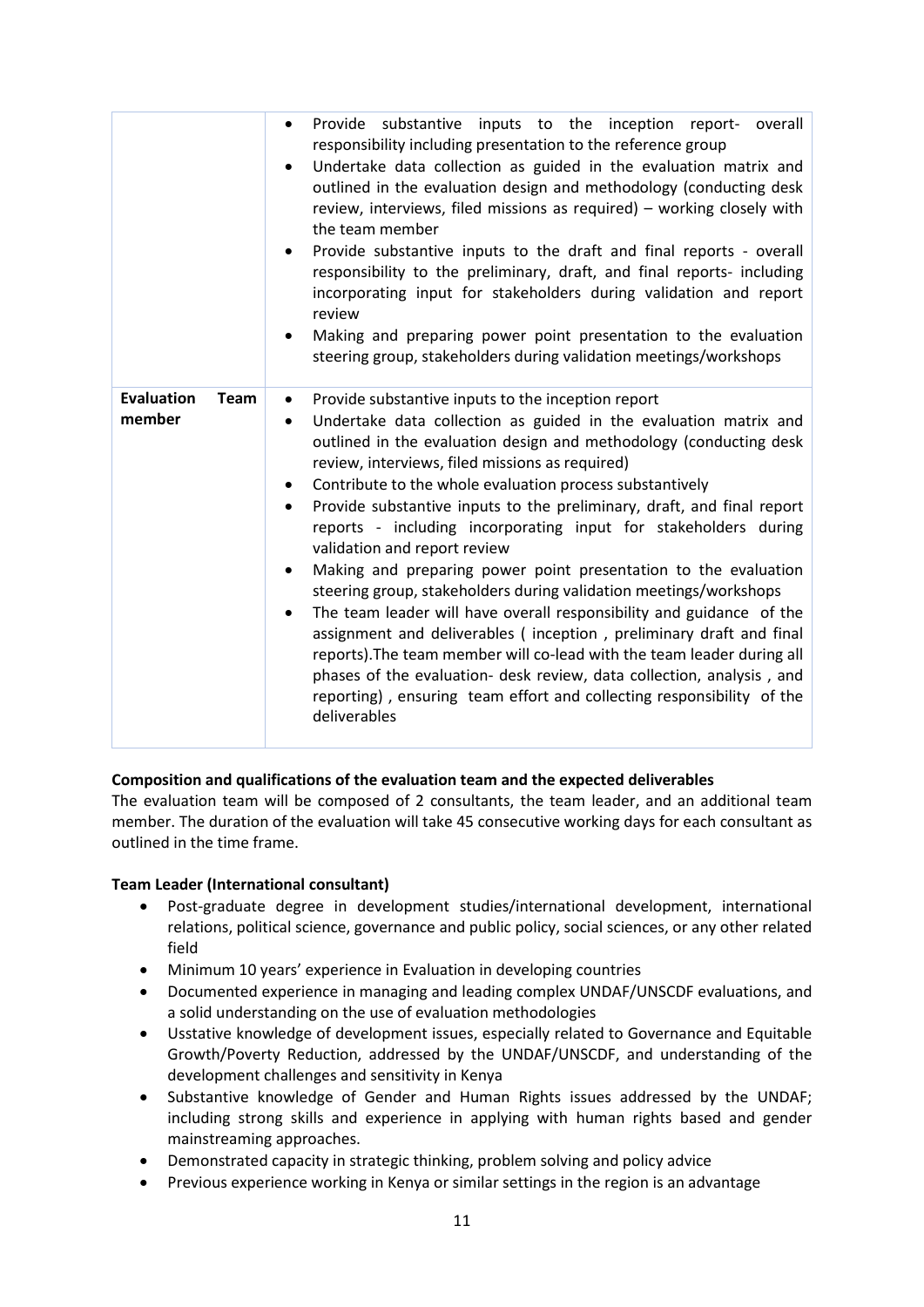- Strong inter-personal, teamwork and organizational skills
- Excellent presentation and drafting skills, especially writing evaluation reports (Sample reports done from previous evaluations is a mandatory requirement)
- Fluency in written and spoken English is essential

# **Evaluation Team Member (National consultant)**

- Post-graduate degree in gender or human rights studies, social sciences, international relations, political science, Evaluation, international development, or a related subject
- Minimum 7 years' experience in Evaluation in developing countries
- Documented previous experience in undertaking evaluations in the UN system, and a solid understanding on the use of evaluation methodologies, experience in Evaluation of UNDAF/UNSCDF is an added advantage
- Substantive knowledge of development issues, especially related to Governance and Equitable Growth/Poverty Reduction, addressed by the UNDAF, and understanding of the development challenges and sensitivity in Kenya
- Proven experience in understanding of development issues in Kenya; including good understanding of national development priorities
- Substantive knowledge of Gender and Human Rights issues addressed by the UNDAF; including strong skills and experience in applying with human rights based and gender mainstreaming approaches.
- Strong inter-personal, teamwork and organizational skills
- Excellent presentation and drafting skills, especially writing evaluation reports (Sample reports done from previous evaluations is a mandatory requirement)
- Fluency in written and spoken English is essential

# **Criteria for Evaluating the consultants**

#### **Evaluation Criteria for Team Leader**

The following criteria will be used to select consultants suitable for the assignment:

| Criteria                                                                                                                                                                                                                     | Weight | Max.  |
|------------------------------------------------------------------------------------------------------------------------------------------------------------------------------------------------------------------------------|--------|-------|
|                                                                                                                                                                                                                              |        | Point |
|                                                                                                                                                                                                                              | 100%   | 100   |
| Post-graduate degree in development studies/international development,<br>international relations, political science, governance and public policy, social                                                                   | 5%     | 5     |
| sciences, or any other related field                                                                                                                                                                                         |        |       |
| Minimum 10 years' experience in Evaluation in developing countries                                                                                                                                                           | 20%    | 20    |
| Documented experience in managing and leading complex UNDAF evaluations, and<br>a solid understanding on the use of evaluation methodologies                                                                                 | 40%    | 40    |
| Substantive knowledge of development issues, especially related to Governance<br>and Equitable Growth/Poverty Reduction, addressed by the UNDAF, and<br>understanding of the development challenges and sensitivity in Kenya | 20%    | 20    |
| Excellent presentation and drafting skills, especially writing evaluation reports<br>(Sample reports done from previous evaluations is a mandatory requirement)                                                              | 5%     | 5     |
| Substantive knowledge of Gender and Human Rights issues addressed by the<br>UNDAF; including strong skills and experience in applying with human rights based<br>and gender mainstreaming approaches.                        | 10%    | 15    |
| <b>Total (Maximum obtainable points)</b>                                                                                                                                                                                     | 100%   | 100   |

**Evaluation Criteria for Evaluation team member**

The following criteria will be used to select consultants suitable for the assignment: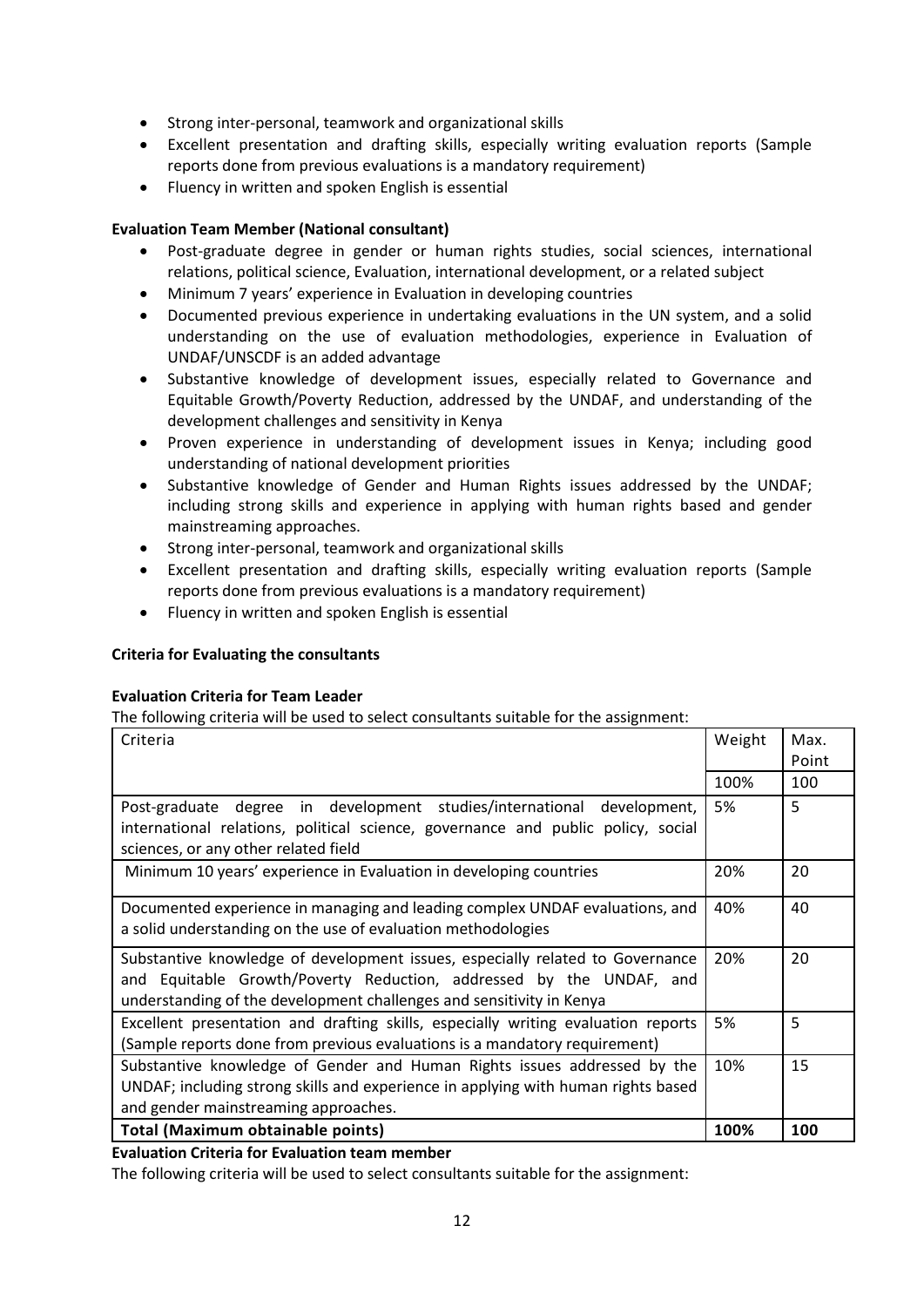| Criteria                                                                                                                                                                                                                     | Weight | Max. Point |
|------------------------------------------------------------------------------------------------------------------------------------------------------------------------------------------------------------------------------|--------|------------|
|                                                                                                                                                                                                                              | 100%   | 100 points |
| Post-graduate degree in development studies/international development,<br>international relations, political science, governance and public policy, social<br>sciences, or any other related field                           | 5%     | 5          |
| Minimum 7 years' experience in Evaluation in developing countries                                                                                                                                                            | 20%    | 20         |
| Documented previous experience in undertaking evaluations in the UN system,<br>and a solid understanding on the use of evaluation methodologies, experience in<br>Evaluation of UNDAF is an added advantage                  | 40%    | 40         |
| Substantive knowledge of development issues, especially related to Governance<br>and Equitable Growth/Poverty Reduction, addressed by the UNDAF, and<br>understanding of the development challenges and sensitivity in Kenya | 20%    | 20         |
| Excellent presentation and drafting skills, especially writing evaluation reports<br>(Sample reports done from previous evaluations is a mandatory requirement)                                                              | 5%     | 5          |
| Substantive knowledge of Gender and Human Rights issues addressed by the<br>UNDAF; including strong skills and experience in applying with human rights<br>based and gender mainstreaming approaches.                        | 10%    | 15         |
| <b>Total (Maximum obtainable points)</b>                                                                                                                                                                                     | 100%   | 100        |

# **10.Evaluation budget and payments**

The UN Resident coordinator will work with UNDCO to allocate adequate resources for the evaluation, and payments based on the deliverables.

#### **Table 3: payments and deliverables**

| Deliverable and milestones                                                                                                                                                                                                                            | Number of working days | Payment ratio |
|-------------------------------------------------------------------------------------------------------------------------------------------------------------------------------------------------------------------------------------------------------|------------------------|---------------|
| <b>Inception Report</b>                                                                                                                                                                                                                               | 3 days-homebased       | 20%           |
| Preliminary report to be presented and validation<br>to stakeholders - based on desk review, data<br>collection and analysis.                                                                                                                         | 27 days                | 40%           |
| The evaluation report, based on two draft<br>evaluation reports and one final draft preceding<br>the final report, incorporating comments from the<br>Evaluation Reference Group (ERG), UNCT and<br>input from the stakeholder's validation workshop. | 15 days-home based     | 30%           |
| <b>Total</b>                                                                                                                                                                                                                                          |                        | 100%          |

# **10. Documents for Review**

The following documents will among others be reviewed during the Evaluation: *1. Kenya UNDAF 2018-2022- <https://kenya.un.org/en/15986-undaf-2018-2022> 2.UNDAF Annual results report 2018-2019- [https://kenya.un.org/en/34343-undaf-annual-results](https://kenya.un.org/en/34343-undaf-annual-results-report-june-2018-june-2019)[report-june-2018-june-2019](https://kenya.un.org/en/34343-undaf-annual-results-report-june-2018-june-2019) 3.UNDAF Annual Results Report 2019-2020 4.Covid 19- progress/briefing kits*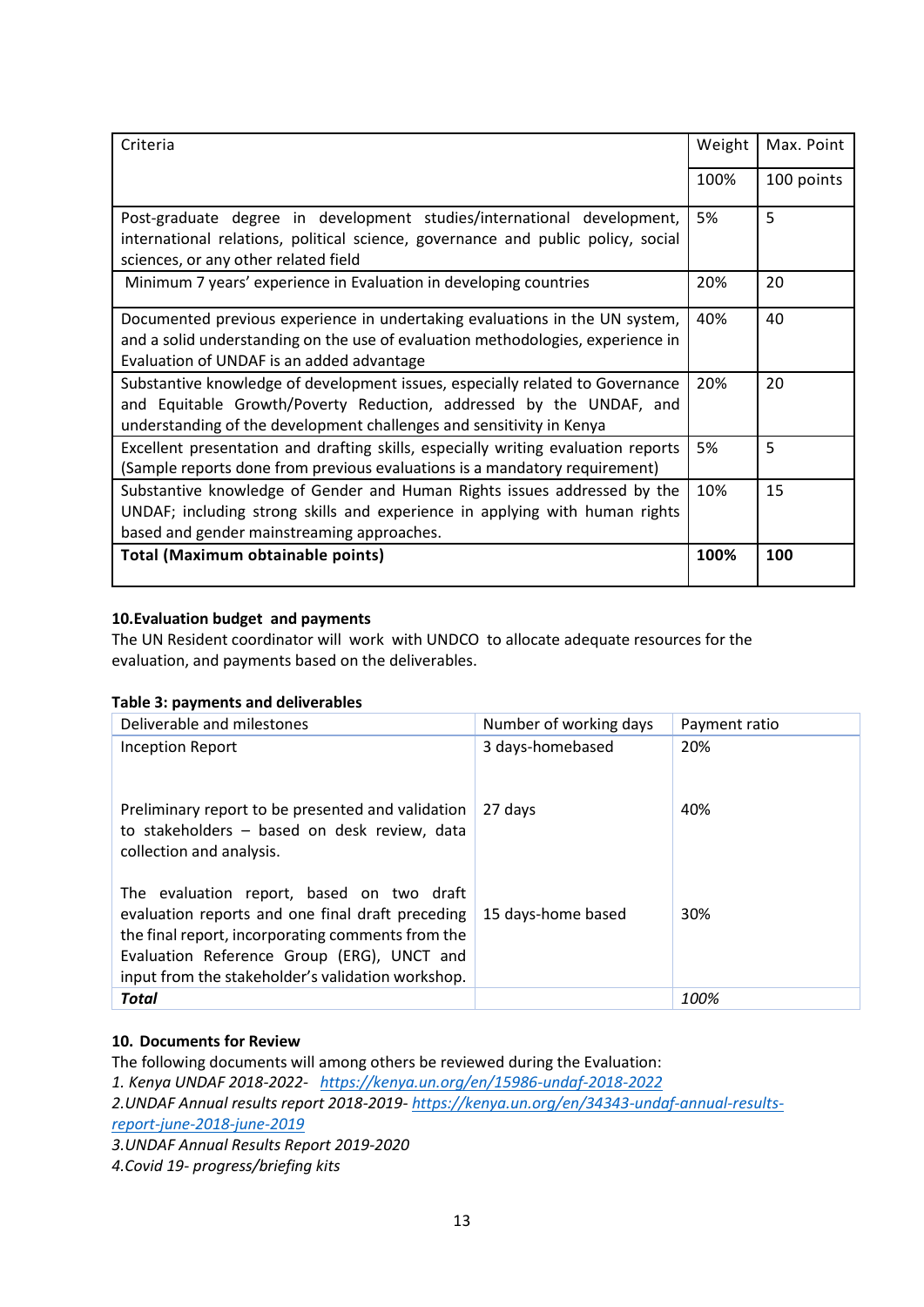- *5. UN agencies program reviews and evaluations*
- *6. Kenya Common Country Assessment 2017- [https://kenya.un.org/en/15983-common-country](https://kenya.un.org/en/15983-common-country-assessment-2018-2022)[assessment-2018-2022](https://kenya.un.org/en/15983-common-country-assessment-2018-2022)*
- *7. Revised Kenya common country assessment 2021*
- *8. UNDAF Monitoring and Evaluation Strategy*
- *9. Joint programme documents, reviews, evaluations, and other reports*

*10: UNEG Evaluation guidelines and ethical standard -*

- *http://www.unevaluation.org/document/detail/1914*
- *11. Programme criticality reports*
- *12. UN Evaluation reports - <http://www.uneval.org/evaluation/reports>*
- *13. Government of Kenya Vision 2030*
- *14. Government of Kenya 2010 constitution- focus on devolution among other areas especially regarding governance*
- *15. Sector strategy plans- specific to the UNDAF strategic result areas and outcomes*
- *16. Kenya Medium Term plan III*
- *17. Government of Kenya Big 4 Agenda*
- *18. United Nations in Kenya Covid- 19 Socio -Economic recovery strategy plan -SERP*
- *19. Government of Kenya Economic Recovery Strategy Plan (ERSP)*
- *20. Evaluation of Kenya UNDAF 2014-2018*
- *21. SDGs Voluntary National Report*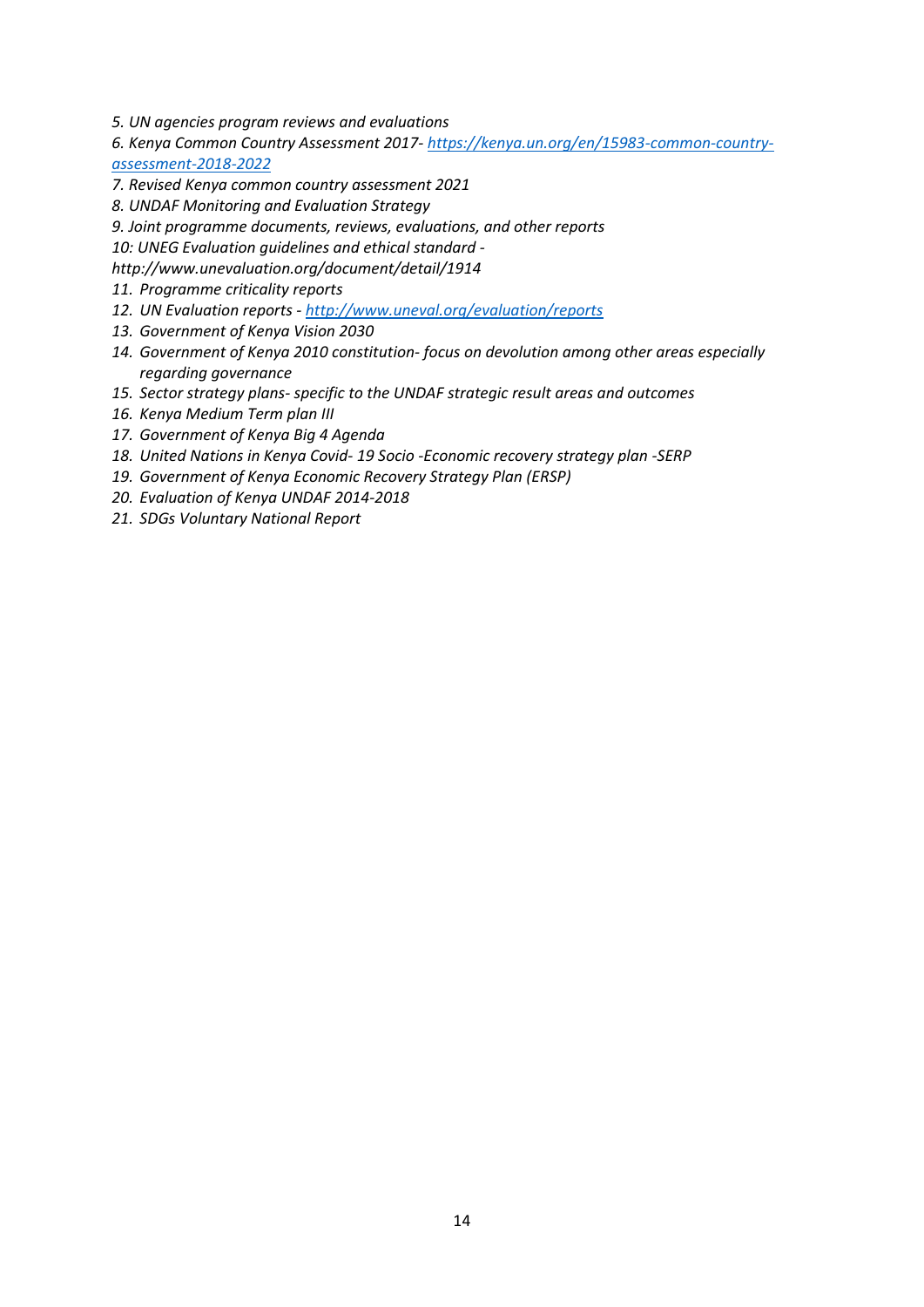#### Annexes

Annex 1: Evaluation Matrix

| Evaluation Question 1: To what extent is the UNDAF relevant to addressing national development priorities                                                                                                                                                                                                                                                                                                                                                                                                                                                  |                   |                               |                                                 |  |
|------------------------------------------------------------------------------------------------------------------------------------------------------------------------------------------------------------------------------------------------------------------------------------------------------------------------------------------------------------------------------------------------------------------------------------------------------------------------------------------------------------------------------------------------------------|-------------------|-------------------------------|-------------------------------------------------|--|
| <b>Assumptions to be assessed</b>                                                                                                                                                                                                                                                                                                                                                                                                                                                                                                                          | <b>Indicators</b> | <b>Sources of Information</b> | <b>Methods and tools for data</b><br>collection |  |
| Assumption 1<br>Do the UNDAF outcomes address vital<br>underlying<br>issues,<br>causes,<br>and<br>challenges identified by the Common<br>Country Assessment?                                                                                                                                                                                                                                                                                                                                                                                               |                   |                               |                                                 |  |
| <b>Assumption 2</b><br>Has the UNDAF results framework<br>been sufficiently flexible to adjust to<br>national<br>evolving<br>policies<br>and<br>strategies such as the County<br>Development Plans, the principles of<br>devolution as outlined in the 2010<br>constitution of Kenya and the SDGs<br>road map, among other reforms during<br>the current programme cycle? How has<br>the UNDAF responded and remained<br>relevant to emerging humanitarian<br>issues including droughts, Covid-19<br>pandemic, desert locust infestation,<br>among others? |                   |                               |                                                 |  |
| <b>Assumption 3</b><br>Have the UNDAF outcomes been<br>relevant in terms of internationally                                                                                                                                                                                                                                                                                                                                                                                                                                                                |                   |                               |                                                 |  |

÷.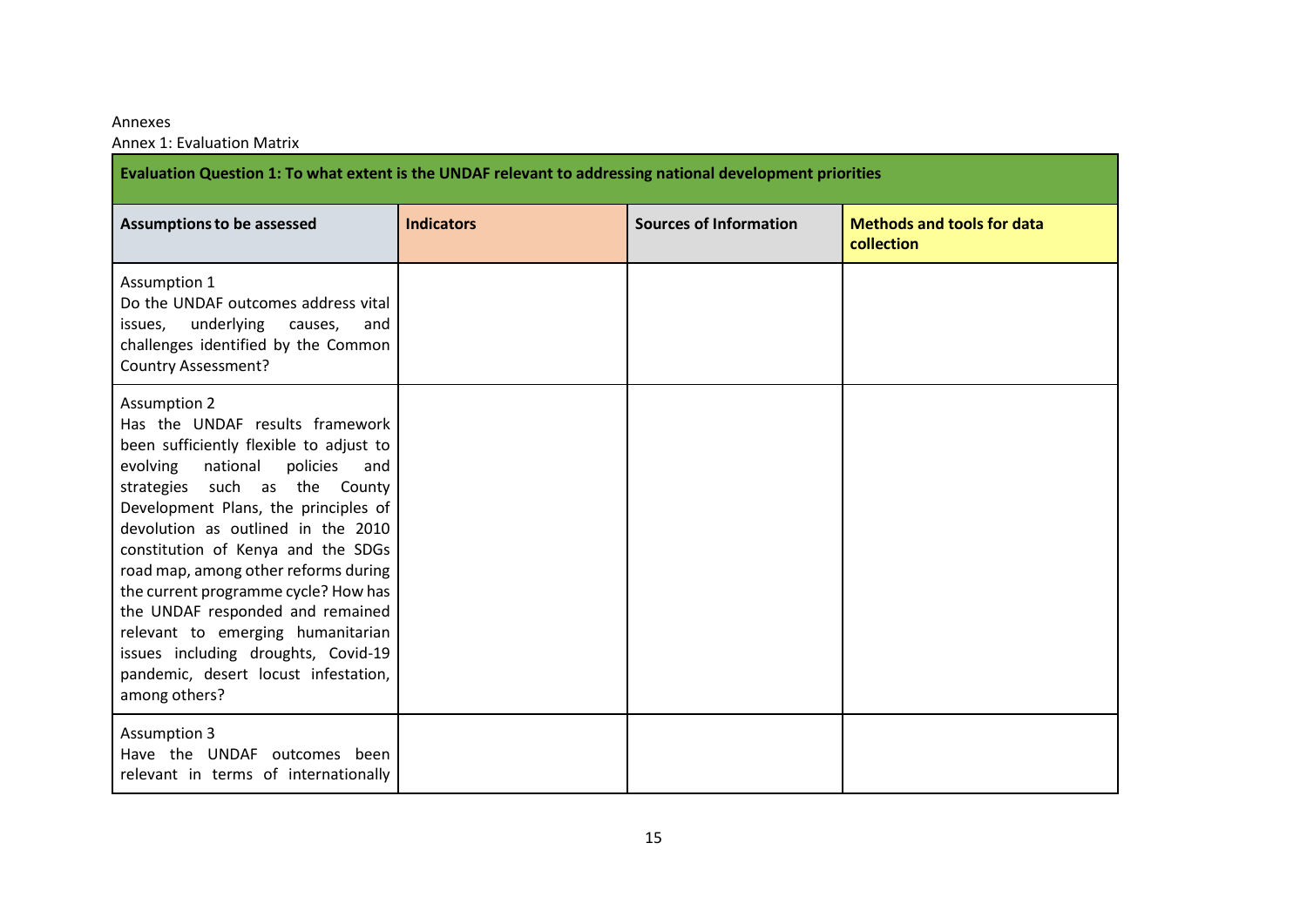| goals and commitments,<br>agreed<br>norms, and standards guiding UN<br>system agencies' work (including the<br>SDGs UN human rights treaties,<br>including CEDAW, among others)?                                            |                   |                               |                                                 |
|-----------------------------------------------------------------------------------------------------------------------------------------------------------------------------------------------------------------------------|-------------------|-------------------------------|-------------------------------------------------|
| Information and data gathered                                                                                                                                                                                               |                   |                               |                                                 |
| Evaluation Question 2: To what extent is the UNDAF design as outlined in the results framework relevant, results-oriented, coherent, and<br>focused framework towards realization of the national priorities                |                   |                               |                                                 |
| <b>Assumptions to be assessed</b>                                                                                                                                                                                           | <b>Indicators</b> | <b>Sources of Information</b> | <b>Methods and tools for data</b><br>collection |
| Assumption 1<br>Is it likely that the planned Country<br>Programmes, projects, and programme<br>will lead to the expected UNDAF<br>results? Are expected outcomes<br>realistic, given the UNDAF timeframe<br>and resources? |                   |                               |                                                 |
| <b>Assumption 2</b><br>To what extent and in what ways have<br>risks and assumptions been addressed<br>in UNDAF design?                                                                                                     |                   |                               |                                                 |
| <b>Assumption 3</b><br>Is the distribution of roles and<br>responsibilities among the different<br>well<br>defined,<br><b>UNDAF</b><br>partners<br>facilitated in achieving results, and                                    |                   |                               |                                                 |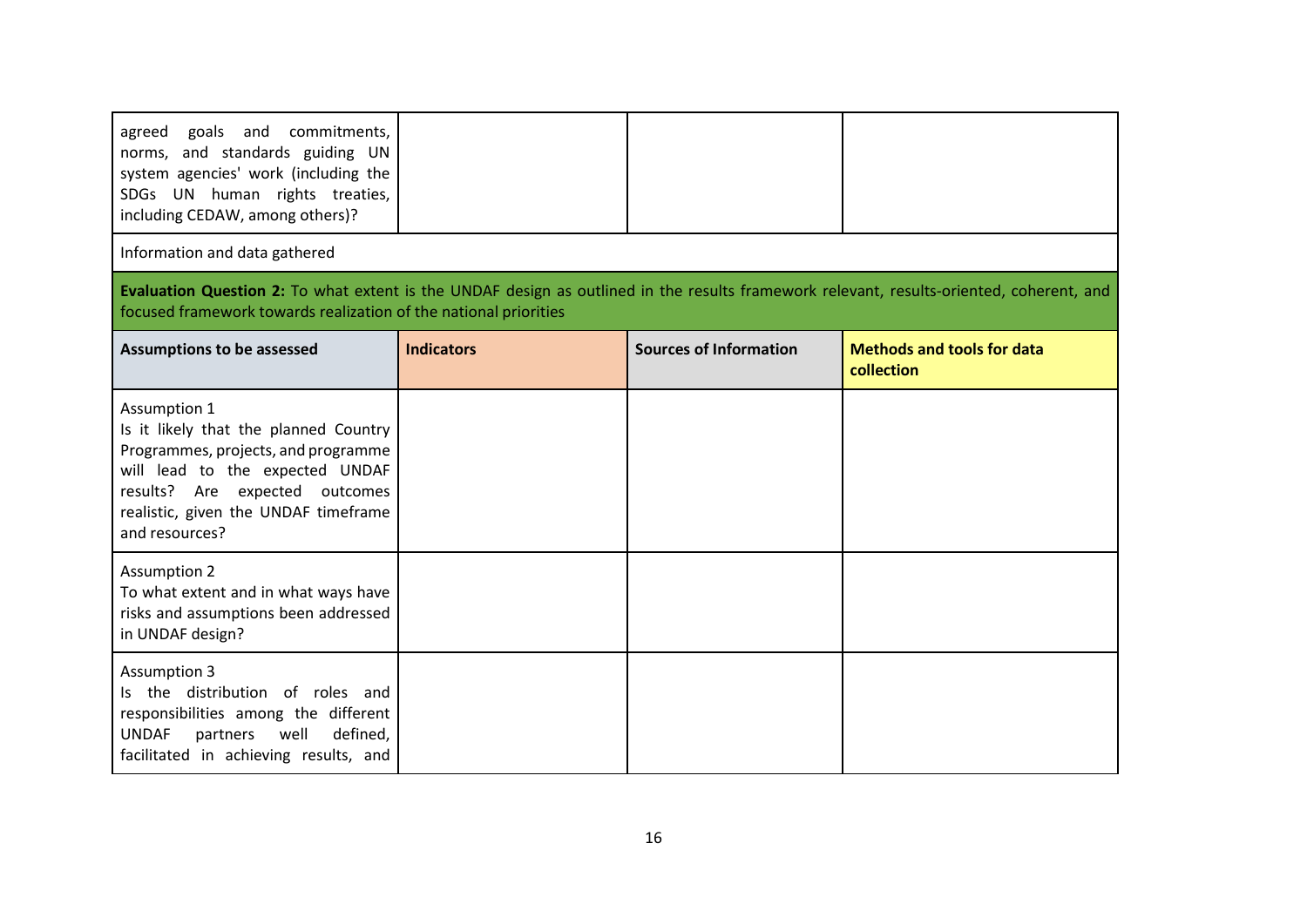| have the arrangements been respected<br>during implementation?                                                                                                                                                                                                                                                                                                                 |  |  |
|--------------------------------------------------------------------------------------------------------------------------------------------------------------------------------------------------------------------------------------------------------------------------------------------------------------------------------------------------------------------------------|--|--|
| <b>Assumption 4</b><br>Do the Country Programmes and the<br>UNDAF respond to national capacity<br>development challenges and promote<br>ownership of programmes by the<br>national partners?                                                                                                                                                                                   |  |  |
| <b>Assumption 5</b><br>To what extent have human rights<br>standards<br>principles<br>and<br>been<br>reflected or promoted in the UNDAF<br>and, as relevant, in the Country<br>Programmes? To what extent and in<br>what ways has a human rights<br>approach been reflected as one<br>possible method for integrating human<br>rights concerns into the UNDAF?                 |  |  |
| Assumption 6<br>To what extent and in what ways are<br>the concepts of gender equity and<br>equality and other cross-cutting issues<br>reflected in programming? Were<br>specific goals and targets set? Was<br>effort<br>there<br>produce<br>to<br>sex<br>disaggregated data and indicators to<br>assess progress in gender equity and<br>equality? To what extent and how is |  |  |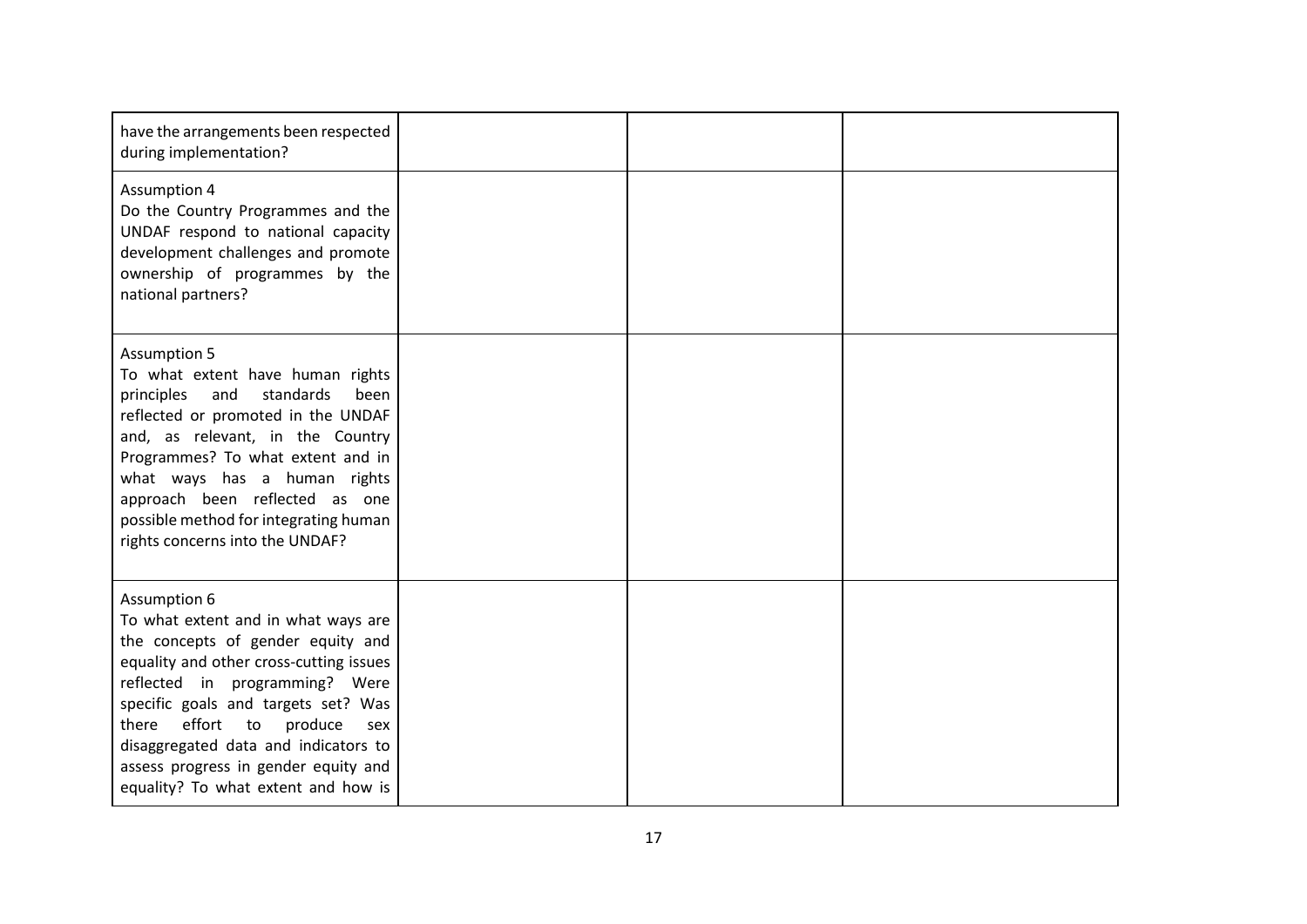| special attention given to girls' and<br>women's rights and empowerment?                                                                                                                                     |                   |                               |                                                 |  |
|--------------------------------------------------------------------------------------------------------------------------------------------------------------------------------------------------------------|-------------------|-------------------------------|-------------------------------------------------|--|
| Data and information gathered                                                                                                                                                                                |                   |                               |                                                 |  |
| Evaluation Question3: To what extent is the comparative advantage of the UN System relevant and in line with the 2017 UN Reforms:                                                                            |                   |                               |                                                 |  |
| <b>Assumptions to be assessed</b>                                                                                                                                                                            | <b>Indicators</b> | <b>Sources of Information</b> | <b>Methods and tools for data</b><br>collection |  |
| Assumption 1<br>To what extent and in what ways have<br>the comparative advantages of the UN<br>organizations been utilized in the<br>national                                                               |                   |                               |                                                 |  |
| Data and information gathered                                                                                                                                                                                |                   |                               |                                                 |  |
| Evaluation question 4: To what extent progress has been made towards the realization of UNDAF outcomes as a contribution to the achievement<br>of SD's and indicators as reflected in the UNDAF M & M&E Plan |                   |                               |                                                 |  |
| Assumptions to be assessed                                                                                                                                                                                   | Indicators        | Sources of information        | Methods and tools for data<br>collection        |  |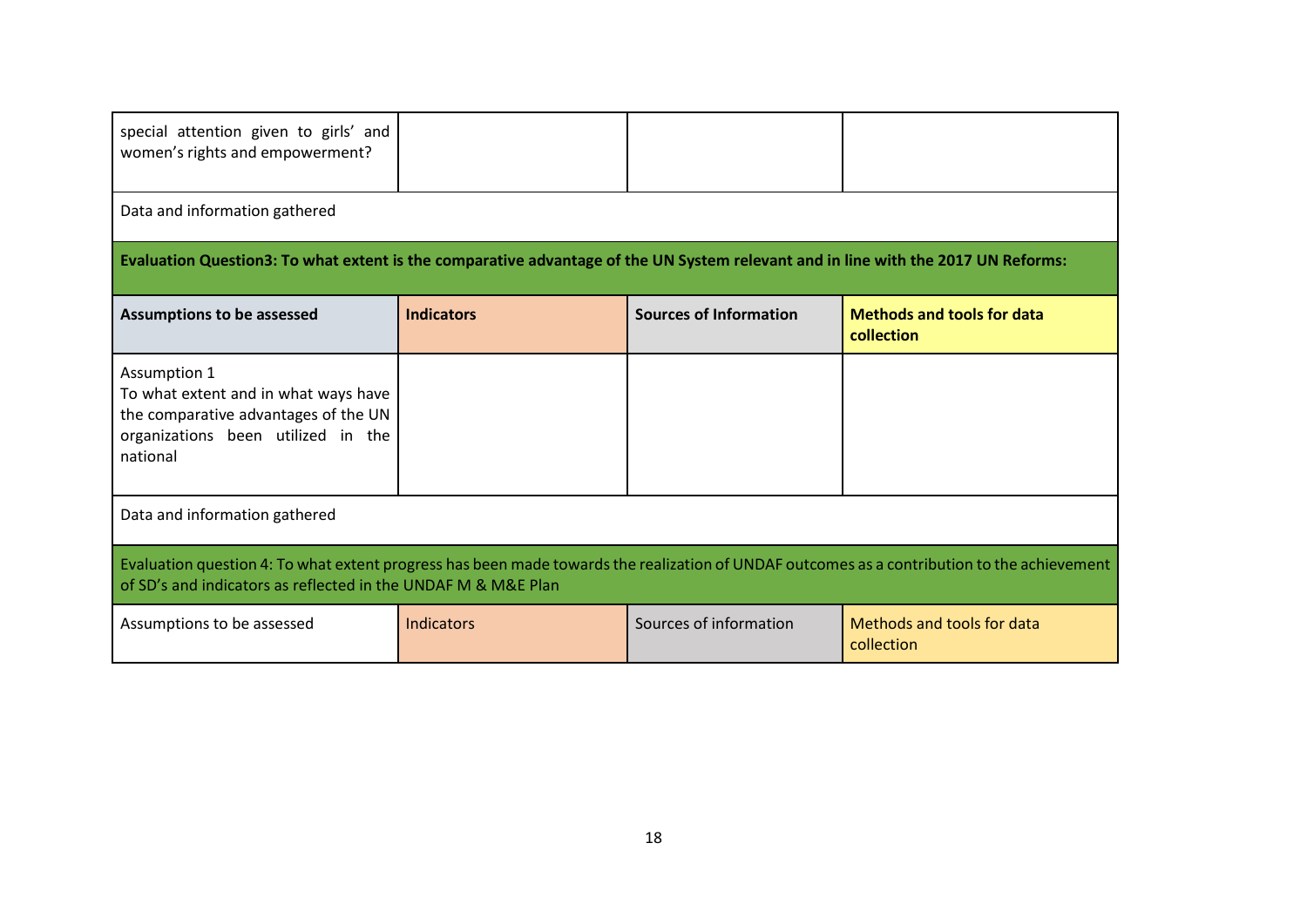| Assumption 1<br>To what extent and in what ways has<br>special emphasis been placed on<br>strengthening of national capacities,<br>building<br>partnerships,<br>promoting<br>innovations, and the realization of<br>human rights and promoting gender<br>equity and equality? |  |  |
|-------------------------------------------------------------------------------------------------------------------------------------------------------------------------------------------------------------------------------------------------------------------------------|--|--|
| <b>Assumption 2</b><br>Which are the main factors that<br>contributed to the realization or non-<br>realization of the outcomes? How were<br>risks and assumptions addressed<br>the<br>implementation<br>during<br>of<br>programmes and projects?                             |  |  |
| <b>Assumption 3</b><br>To what extent and in what ways did<br>support<br>promote<br>national<br>UN<br>execution of programmes and / or the<br>use of national<br>expertise<br>and<br>technologies?                                                                            |  |  |
| <b>Assumption 4</b><br>Assess the effectiveness of the UNDAF<br>as a coordination and partnership<br>framework:<br>To what extent and in what ways has<br>UNDAF contributed to achieving better<br><b>UN</b><br>agencies'<br>synergies among<br>programmes?                   |  |  |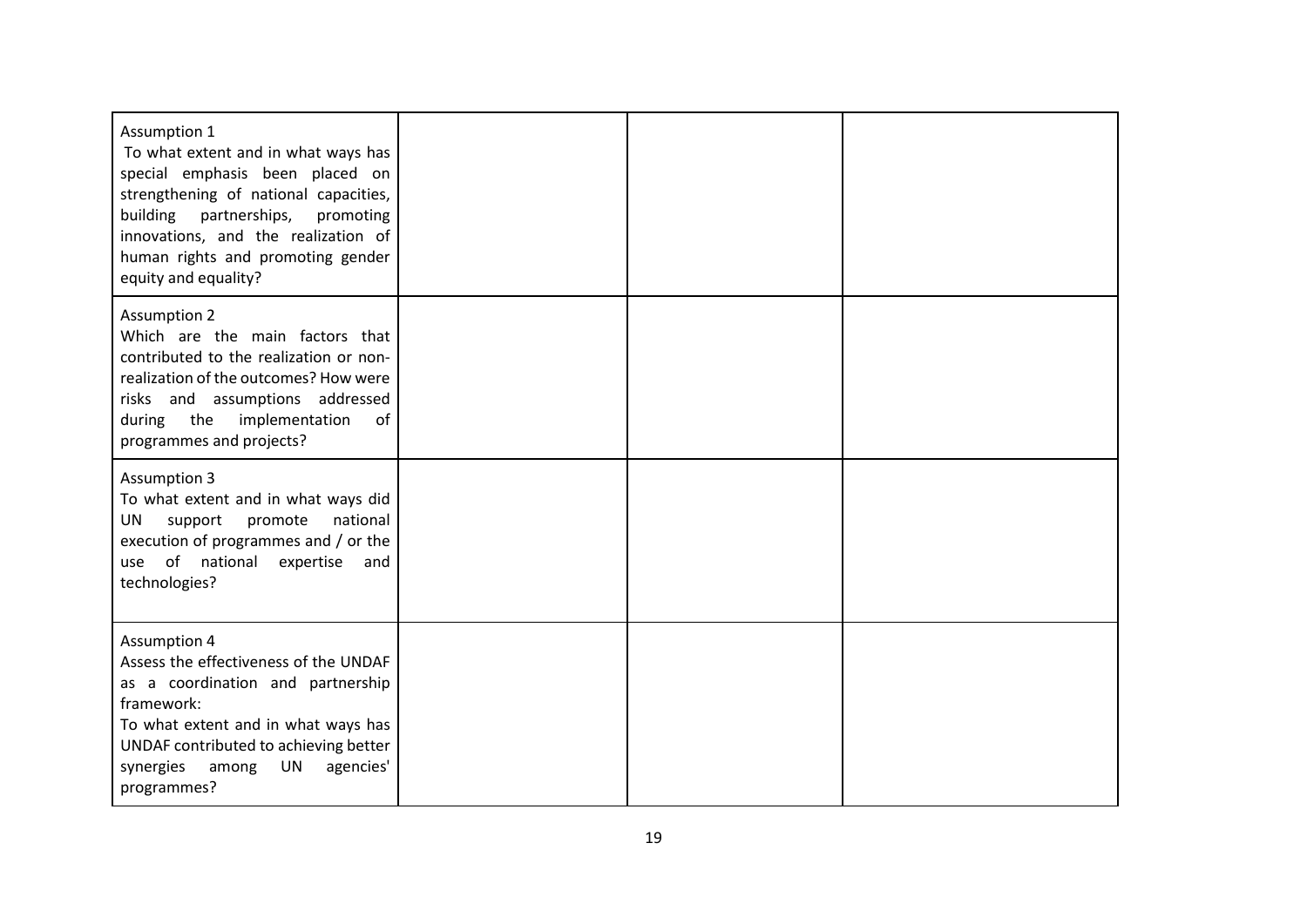| Has the UNDAF enhanced joint<br>programming by agencies and /or<br>resulted<br>specific<br>in<br>joint<br>programmes? Were the strategies<br>employed<br>by<br>agencies<br>complementary and synergistic?<br>Have<br>supported<br>agency<br>mutually<br>been<br>programmes<br>reinforcing in helping to achieve<br><b>UNDAF</b><br>outcomes?<br>Has the<br>effectiveness<br>or<br>programme<br>support by individual agencies<br>been enhanced because of joint<br>programming?<br>Did UNDAF promote effective<br>partnerships and strategic alliances<br>around the main UNDAF outcome<br>areas (e.g. national partners<br>including Civil Society, Private<br>philanthropists<br>sector,<br>and<br>International Financial Institutions,<br>among other external support<br>agencies)? |            |                        |                                          |  |  |  |  |  |
|------------------------------------------------------------------------------------------------------------------------------------------------------------------------------------------------------------------------------------------------------------------------------------------------------------------------------------------------------------------------------------------------------------------------------------------------------------------------------------------------------------------------------------------------------------------------------------------------------------------------------------------------------------------------------------------------------------------------------------------------------------------------------------------|------------|------------------------|------------------------------------------|--|--|--|--|--|
| Data and information gathered                                                                                                                                                                                                                                                                                                                                                                                                                                                                                                                                                                                                                                                                                                                                                            |            |                        |                                          |  |  |  |  |  |
| Evaluation question 5: To what extent value for money has been adopted to ensure integrity in program management and implementation                                                                                                                                                                                                                                                                                                                                                                                                                                                                                                                                                                                                                                                      |            |                        |                                          |  |  |  |  |  |
| Assumptions to be assessed                                                                                                                                                                                                                                                                                                                                                                                                                                                                                                                                                                                                                                                                                                                                                               | Indicators | Sources of information | Methods and tools for data<br>collection |  |  |  |  |  |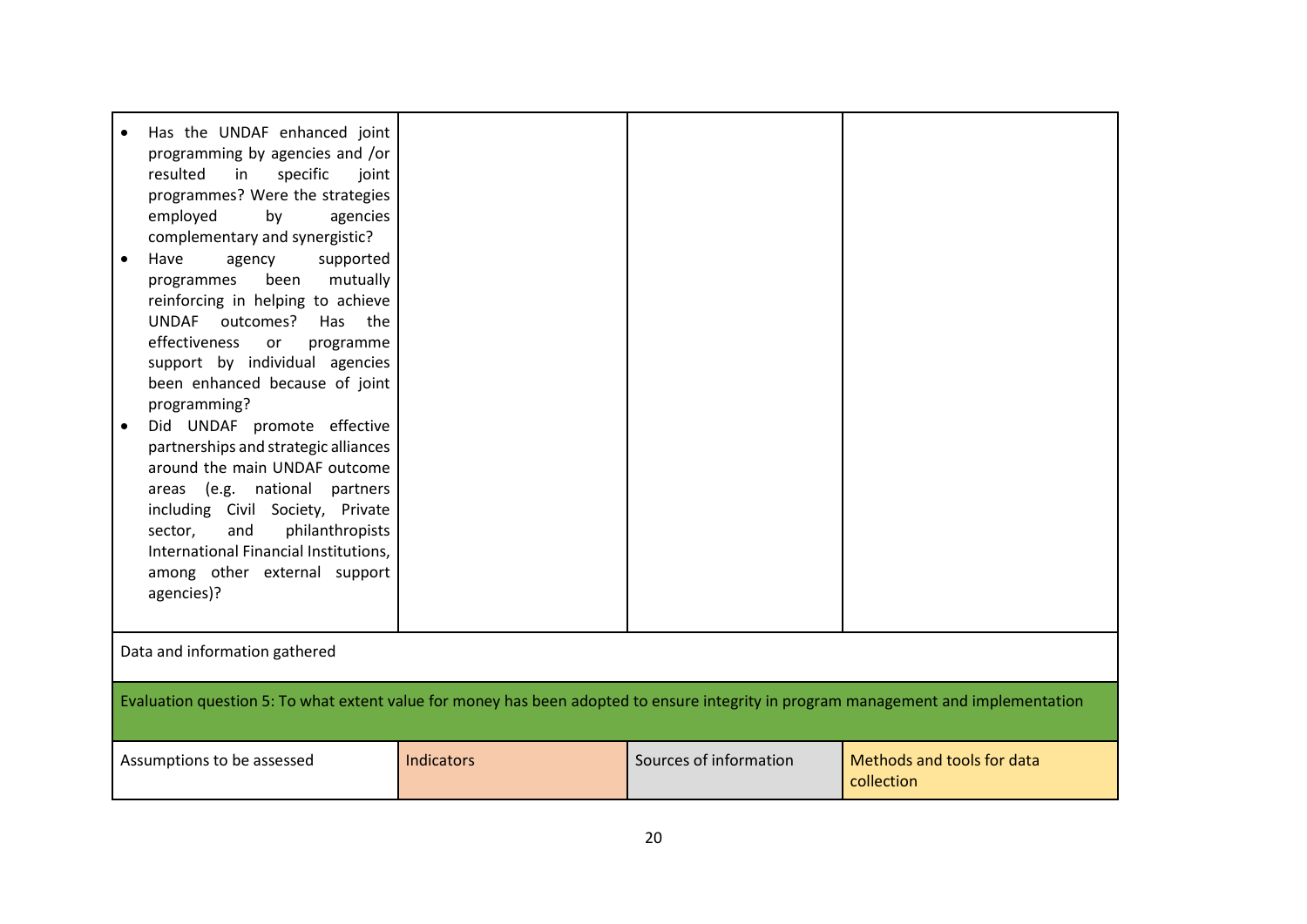| Assumption 1<br>How the program has utilized existing<br>local capacities of rights bearers and<br>duty holders to achieve its outcome?                                                                                                                                                                  |            |                        |                                          |  |  |  |  |  |
|----------------------------------------------------------------------------------------------------------------------------------------------------------------------------------------------------------------------------------------------------------------------------------------------------------|------------|------------------------|------------------------------------------|--|--|--|--|--|
| <b>Assumption 2:</b><br>adhered<br>How has<br>the<br>UN<br>to<br>partnership principles identified<br>in<br>program document especially<br>on<br>reporting and utilization of funds,<br>duplication<br>of<br>efforts,<br>avoiding<br>evidence of joint resource mobilization<br>strategies among others? |            |                        |                                          |  |  |  |  |  |
| Data and information collected                                                                                                                                                                                                                                                                           |            |                        |                                          |  |  |  |  |  |
| Evaluation question 6: To what extent does the program ensure continuity, ownership and that implementing partners and beneficiaries will<br>sustain program results                                                                                                                                     |            |                        |                                          |  |  |  |  |  |
| Assumptions to be assessed                                                                                                                                                                                                                                                                               | Indicators | Sources of information | Methods and tools for data<br>collection |  |  |  |  |  |
| Assumption 1<br>The extent to which the program<br>addresses beneficiary priorities and<br>local<br>institutions<br>and<br>support<br>integration with<br>local social and<br>cultural condition                                                                                                         |            |                        |                                          |  |  |  |  |  |
| <b>Assumption 2</b>                                                                                                                                                                                                                                                                                      |            |                        |                                          |  |  |  |  |  |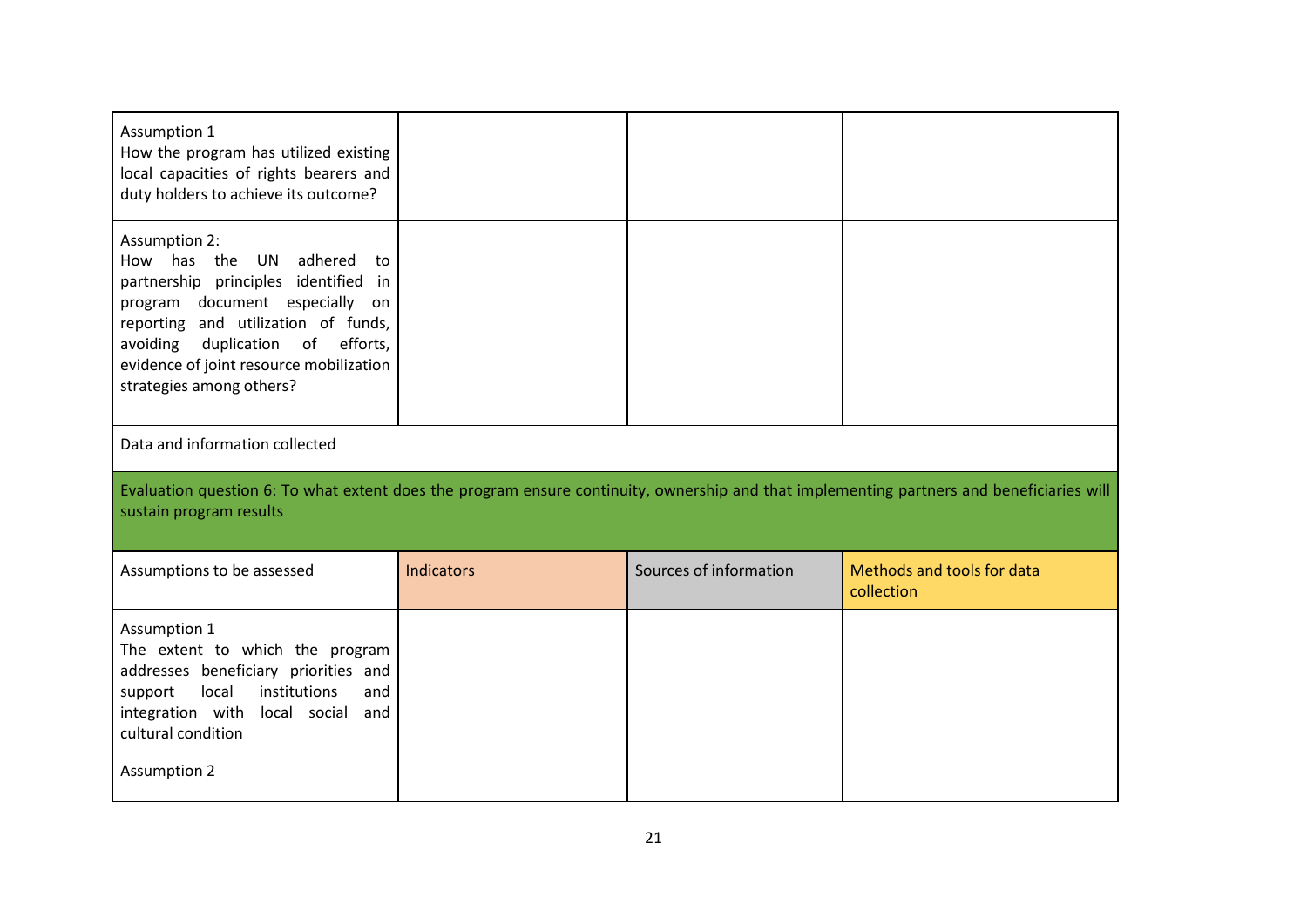| Participation of partners in planning<br>and implementation of interventions<br>and capacity of partners to sustain the<br>program results when the program has<br>ended                                                                                                                                                                                                                                                        |                   |                        |                                          |  |  |  |  |  |
|---------------------------------------------------------------------------------------------------------------------------------------------------------------------------------------------------------------------------------------------------------------------------------------------------------------------------------------------------------------------------------------------------------------------------------|-------------------|------------------------|------------------------------------------|--|--|--|--|--|
| <b>Assumption 3</b><br>Existence of a structured exit strategy<br>that outline a success criteria and plan<br>for continuity of the program. Extent to<br>which such a plan is executed during<br>implementation phase of the Extent to<br>which such a plan is executed during<br>implementation phase and steps have<br>been taken to ensure that activities<br>initiated by the programs will be<br>completed and continued. |                   |                        |                                          |  |  |  |  |  |
| Data and information gathered                                                                                                                                                                                                                                                                                                                                                                                                   |                   |                        |                                          |  |  |  |  |  |
| Evaluation question 7: The extent to which changes that have occurred because of the program be identified and measured                                                                                                                                                                                                                                                                                                         |                   |                        |                                          |  |  |  |  |  |
| Assumptions to be assessed                                                                                                                                                                                                                                                                                                                                                                                                      | <b>Indicators</b> | Sources of information | Methods and tools for data<br>collection |  |  |  |  |  |
| Assumption 1<br>What are the intended and intended,<br>positive and negative, long term effects<br>of the program are?                                                                                                                                                                                                                                                                                                          |                   |                        |                                          |  |  |  |  |  |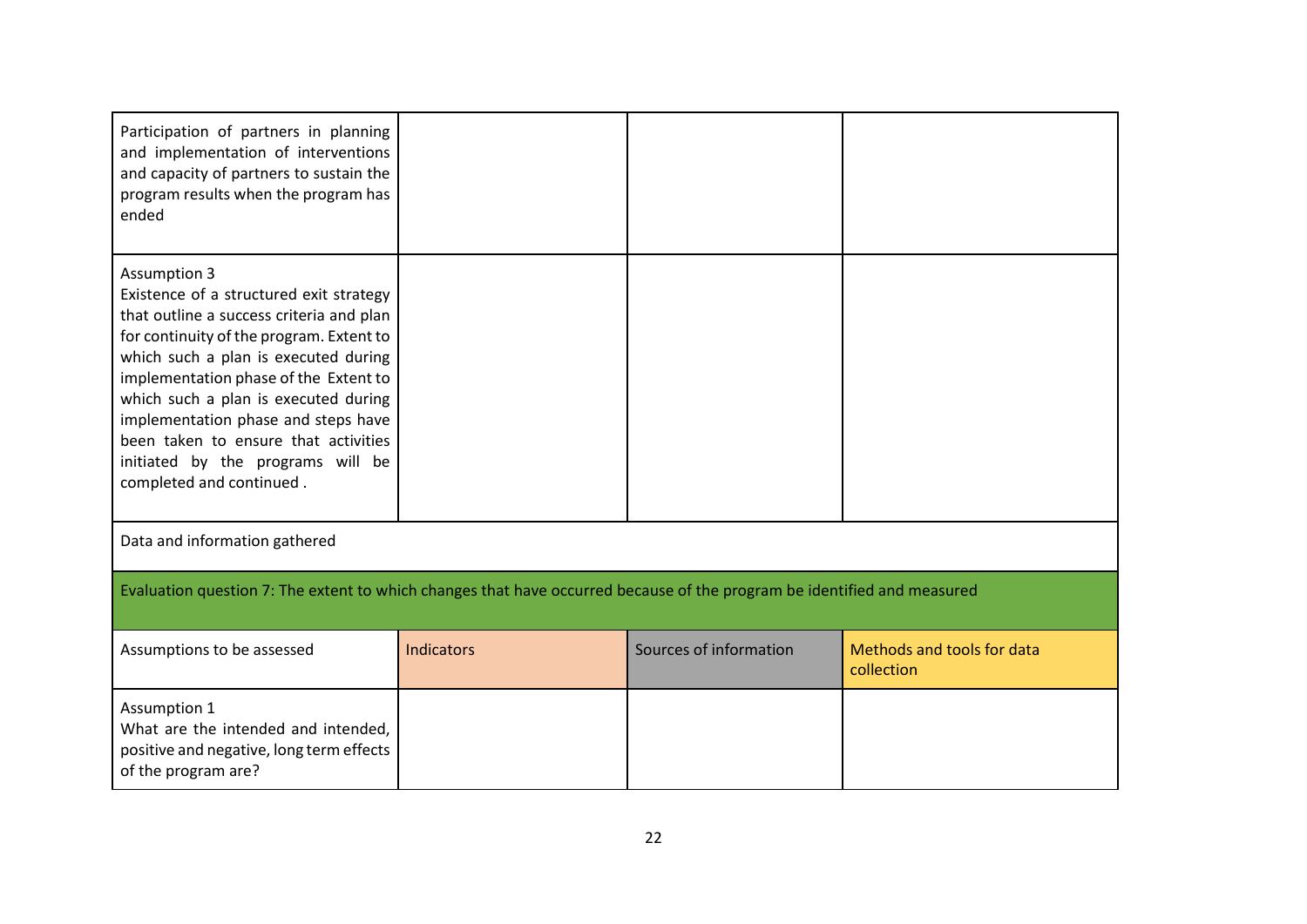| The extent to which the program<br>enabled the rights-holders to claim<br>their rights more successfully and<br>the duty holders to perform their<br>duties more efficiently including<br>informal<br>formal<br>and<br>both<br>institutions.<br>The extent to which efforts have<br>been successful to prevent and<br>harmful<br>and<br>respond<br>to<br>discriminatory practices. |  |  |  |  |  |  |  |
|------------------------------------------------------------------------------------------------------------------------------------------------------------------------------------------------------------------------------------------------------------------------------------------------------------------------------------------------------------------------------------|--|--|--|--|--|--|--|
| Documents and information gathered                                                                                                                                                                                                                                                                                                                                                 |  |  |  |  |  |  |  |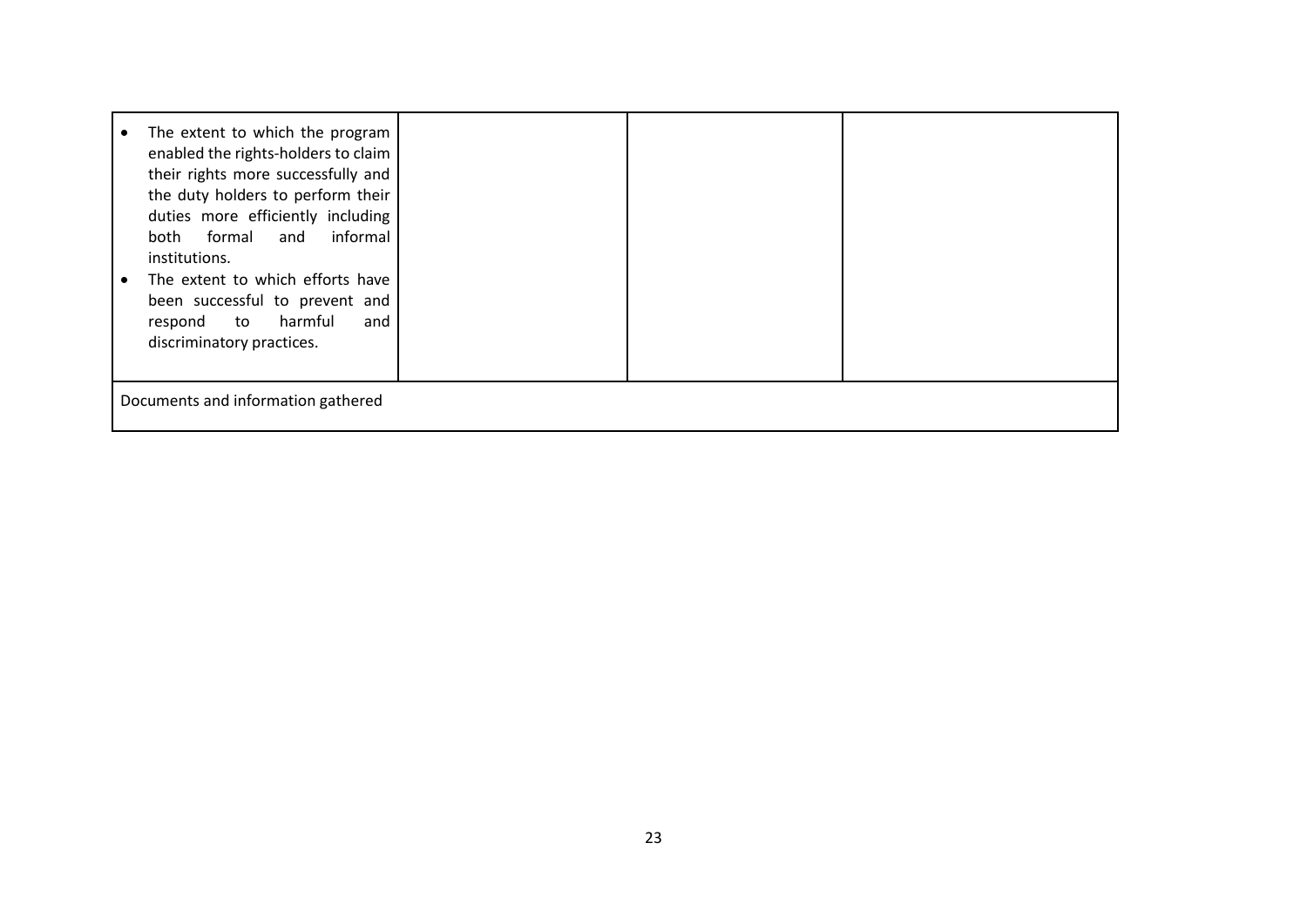# **Annex 2 : Workplan and indicative time schedule of deliverables**

| <b>Activities</b>                                         |   |              | April May June July |                    | August                    | September | October      |              | November December | Jan- Feb 202              |
|-----------------------------------------------------------|---|--------------|---------------------|--------------------|---------------------------|-----------|--------------|--------------|-------------------|---------------------------|
| Preparatory phase                                         | X | $\mathsf{X}$ | X                   | $\pmb{\mathsf{X}}$ |                           |           |              |              |                   |                           |
| Development and approval of<br>X                          |   | X            | X                   |                    |                           |           |              |              |                   |                           |
| the TORs                                                  |   |              |                     |                    |                           |           |              |              |                   |                           |
| Procure and recruit Evaluation team                       |   |              | X                   | X                  |                           |           |              |              |                   |                           |
| <b>Establish Evaluation</b>                               |   | X            | X                   |                    |                           |           |              |              |                   |                           |
| Reference Group (ERG)                                     |   |              |                     |                    |                           |           |              |              |                   |                           |
| Design phase                                              |   |              |                     |                    |                           |           |              |              |                   |                           |
| Inception meeting with evaluators, and the UNMETWG        |   |              |                     |                    | X                         |           |              |              |                   |                           |
| Evaluation team develop the inception report              |   |              |                     |                    | X                         |           |              |              |                   |                           |
| Evaluators submit and present the inception               |   |              |                     |                    | $\times$                  |           |              |              |                   |                           |
| to ERG                                                    |   |              |                     |                    |                           |           |              |              |                   |                           |
| Desk review and content analysis of reference material    |   |              |                     |                    | X                         |           |              |              |                   |                           |
| <b>Field phase</b>                                        |   |              |                     |                    |                           |           |              |              |                   |                           |
| Undertake Self-Assessment (At UNDAF strategi results leve |   |              |                     |                    | $\boldsymbol{\mathsf{X}}$ |           |              |              |                   |                           |
| Hold interviews, discussions, and briefing, meetings and  |   |              |                     |                    | X                         | X         |              |              |                   |                           |
| field visit                                               |   |              |                     |                    |                           |           |              |              |                   |                           |
| Reporting and analysis phase                              |   |              |                     |                    | X                         |           | $\mathsf{X}$ |              |                   |                           |
| Presentation of Preliminary findings /report              |   |              |                     |                    |                           |           | Χ            |              |                   |                           |
| Stakeholders validation                                   |   |              |                     |                    |                           |           | Χ            |              |                   |                           |
| Draft and final reports                                   |   |              |                     |                    |                           |           | Χ            |              |                   |                           |
| Management response, use and dissemination phase          |   |              |                     |                    |                           |           |              | $\mathsf{X}$ | $\mathsf{X}$      | $\overline{X}$            |
| Development of Management                                 |   |              |                     |                    |                           |           |              | Χ            | X                 | Χ                         |
| Response                                                  |   |              |                     |                    |                           |           |              |              |                   |                           |
| Dissemination / UNEG/RCO                                  |   |              |                     |                    |                           |           |              | Χ            | X                 | $\boldsymbol{\mathsf{X}}$ |
|                                                           |   |              |                     |                    |                           |           |              |              |                   |                           |